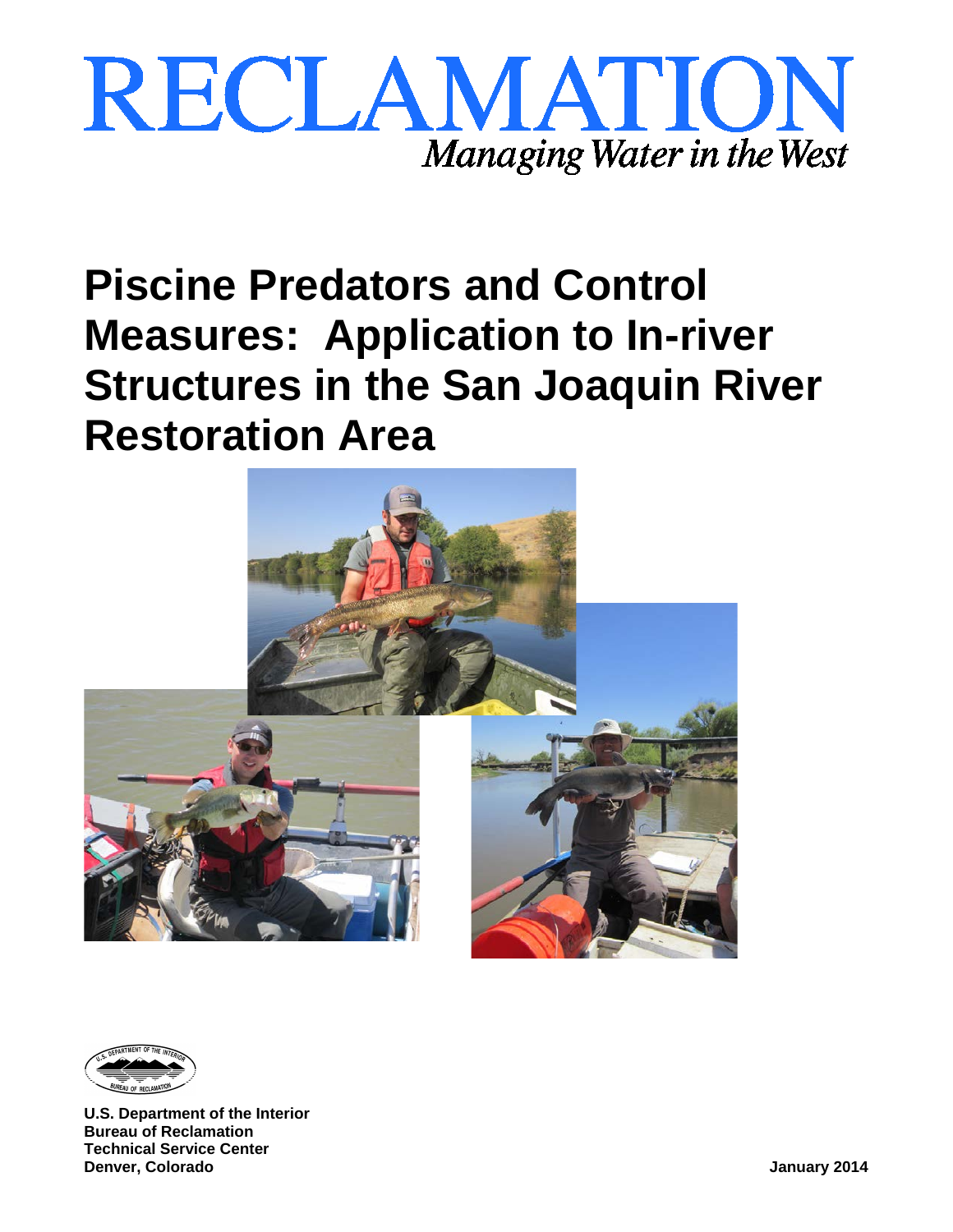## **MISSION STATEMENTS**

The U.S. Department of the Interior protects America's natural resources and heritage, honors our cultures and tribal communities, and supplies the energy to power our future.

The mission of the Bureau of Reclamation is to manage, develop, and protect water and related resources in an environmentally and economically sound manner in the interest of the American public.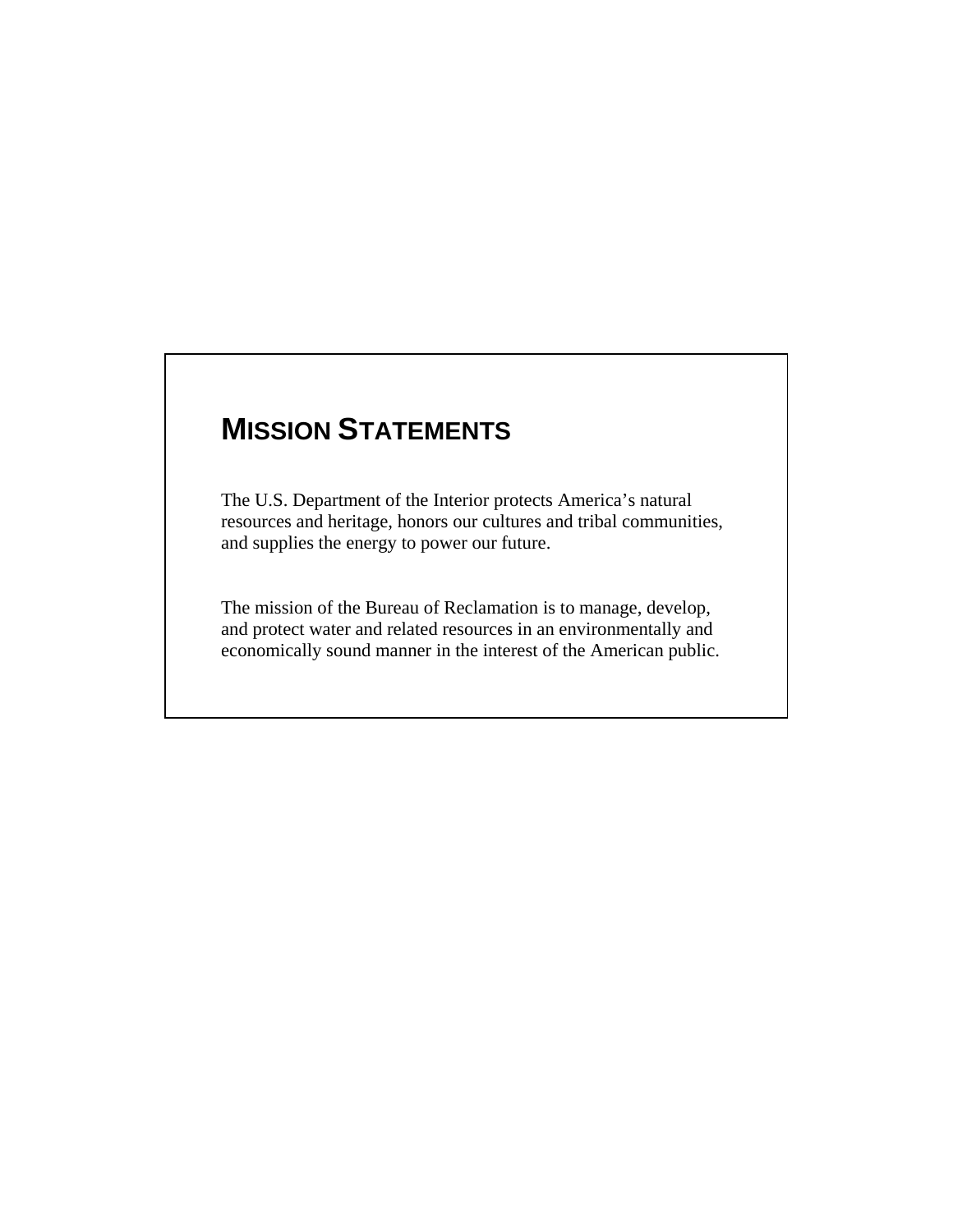*Prepared by*

Jarod D. Hutcherson Water and Environmental Resources Division Fisheries and Wildlife Resources Group



**U.S. Department of the Interior Bureau of Reclamation Technical Service Center Denver, Colorado January 2014**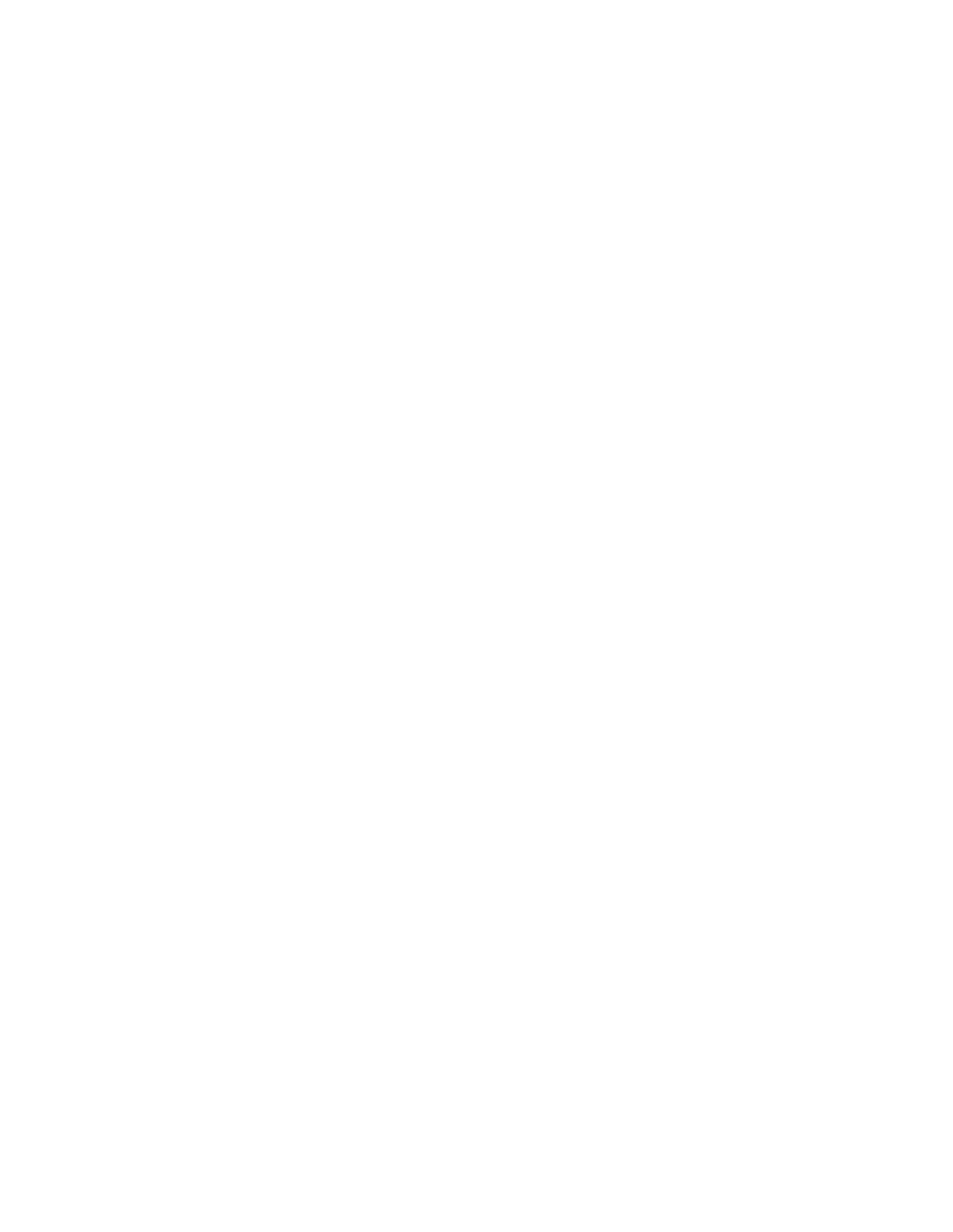## **CONTENTS**

## Figures

Figure

| Map of the San Joaquin River Restoration Area and |  |
|---------------------------------------------------|--|
|                                                   |  |

Page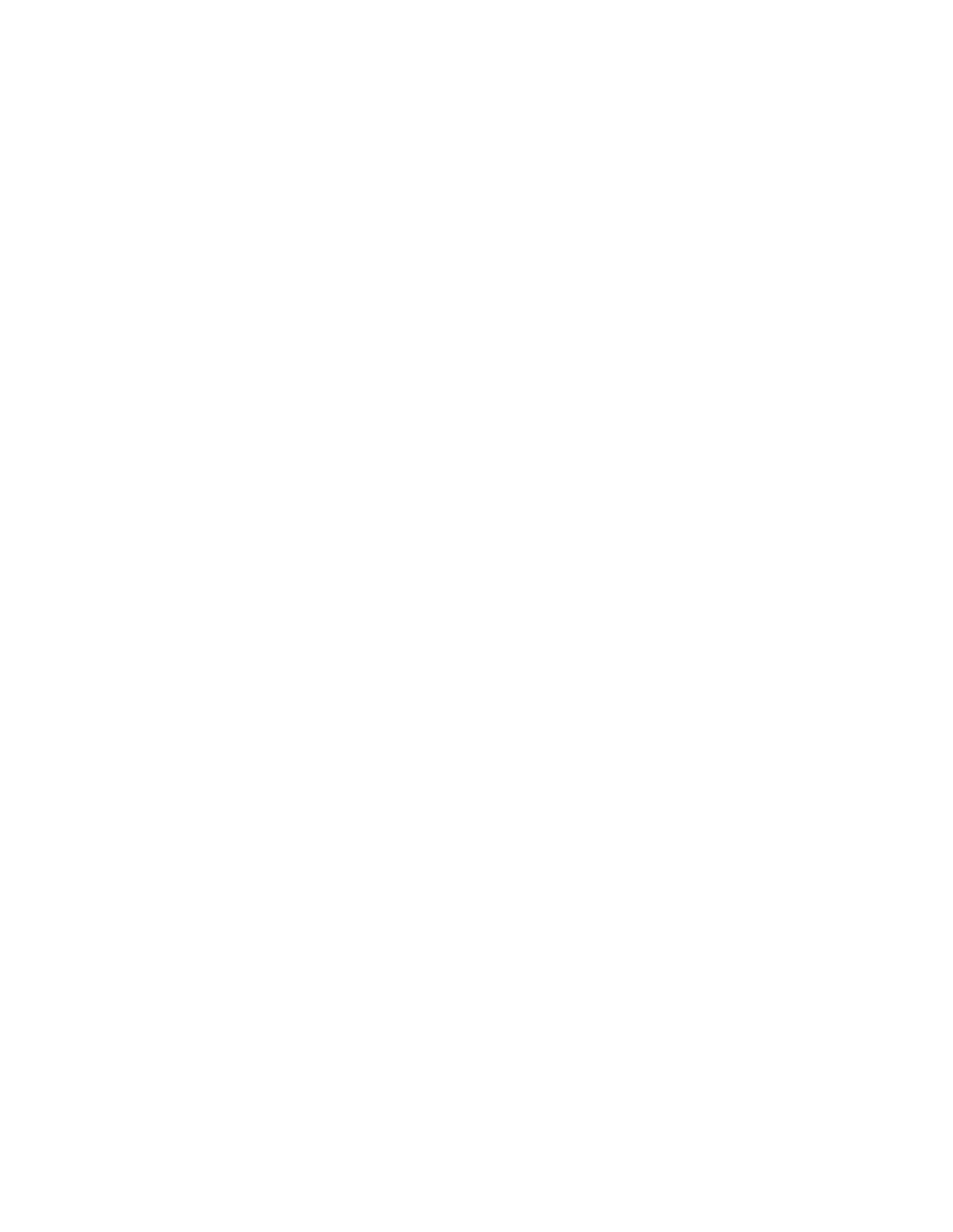## <span id="page-6-0"></span>**ABSTRACT**

A primary objective of restoration efforts on the San Joaquin River is to restore and maintain fish populations from Friant Dam to the confluence of the Merced River. Native and nonnative piscivorous fish are currently present in the wetted sections of the upper San Joaquin River. The San Joaquin River Restoration Program recognizes restoration efforts will potentially add structures within the river that could provide additional areas for predator holding, which may hinder recovery effectiveness. This paper reviews available information, including direct and indirect control methods, to evaluate potential techniques to reduce predation at in-river structures and facilitate restoration efforts. Direct control methods include: direct removal of target fish by angling, netting, or electrical removal, eradication by chemicals, and isolating problematic fish from native fish populations. Unfortunately, information regarding the success of these programs is far from conclusive. Most previous studies focus on immediate results and fail to acknowledge whether programs are sustainable, or can remove sufficient numbers of predators to increase native fish recruitment. However, this does not preclude the use of these predator control methods. During initial efforts, direct control may facilitate reintroduction of salmon and other native fishes in the Restoration Area by reducing immediate predation pressure. Long-term efforts should be directed at increasing habitat suitable for native fish while concurrently reducing habitat that favors nonnative species. While direct control efforts are not likely sustainable, they should be included as part of broader restoration efforts, facility improvements, and regulatory changes.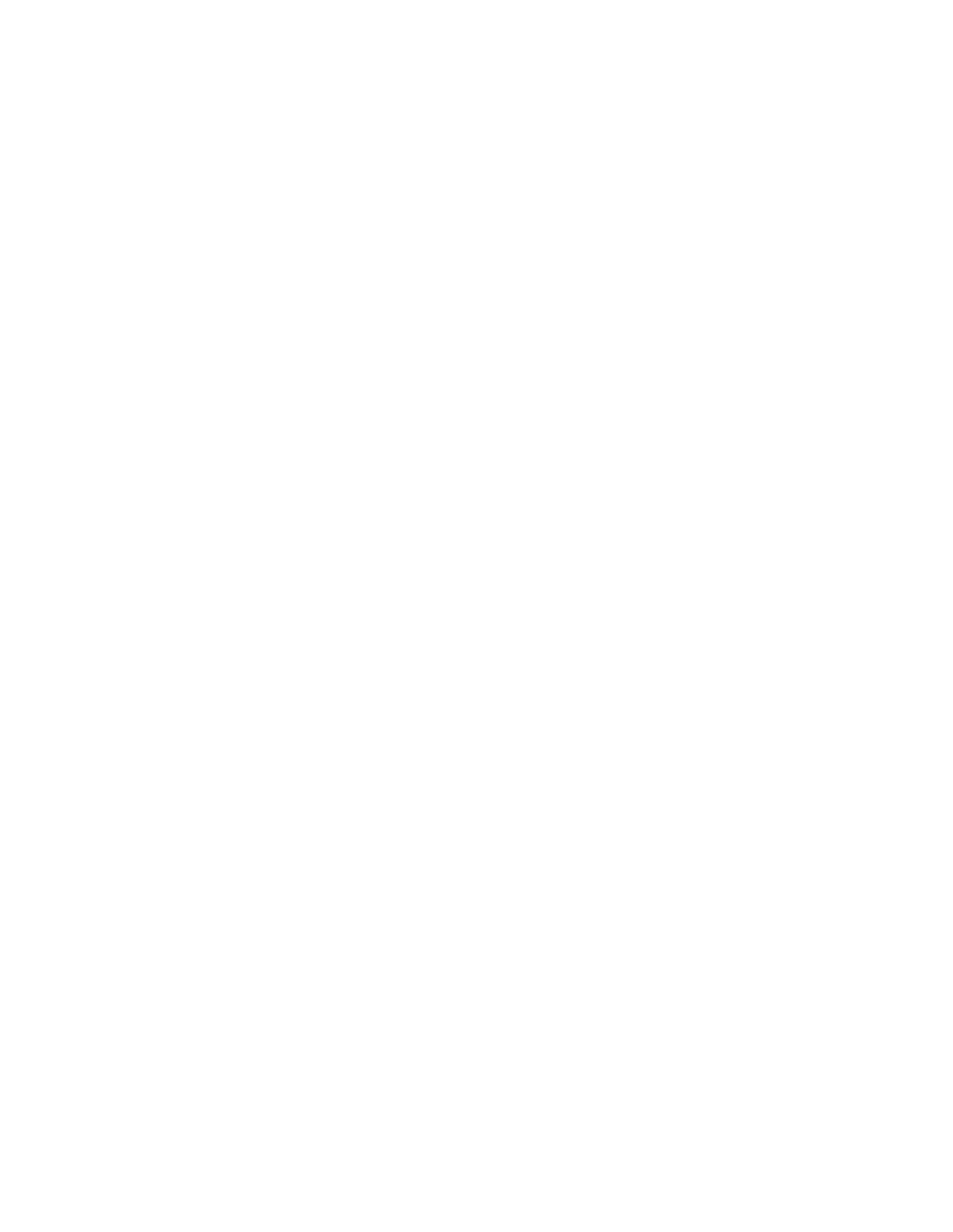## <span id="page-8-0"></span>**INTRODUCTION**

The San Joaquin River Restoration Program (SJRRP) was established following the settlement between the Natural Resources Defense Council, *et al.* v. Kirk Rodgers, *et al.* (NRDC 2006). The SJRRP has organized efforts to restore flows to the San Joaquin River while minimizing adverse impacts to water users in the area. Furthermore, an agreement in the settlement stipulates that the SJRRP "maintain fish populations in 'good condition' in the main stem of the San Joaquin River below Friant Dam to the confluence of the Merced River." This includes reintroduction efforts to restore Chinook salmon (*Oncorhynchus tshawytscha*) that were previously extirpated from this section of the river, following construction of Friant Dam in 1942. While native and nonnative predators are already present in the Restoration Area (Figure 1), the SJRRP recognizes construction/restoration projects may add structures to the San Joaquin River that may provide additional habitat where predators could reside. In addition, current structures (*e.g.,* dams, diversions, mine pits) on the San Joaquin may harbor predators that will be detrimental to restoration efforts. Reducing or controlling piscivorous fishes at in-river structures will reduce predation pressure on juvenile salmon and other native fishes. This paper is a synthesis of available research to determine what methods could potentially be applied in the Restoration Area, in order to reduce piscivorous predation, at and near in-river structures.

## <span id="page-8-1"></span>**PISCIVOROUS FISH OF THE SAN JOAQUIN RIVER**

Over the last century, native fish distribution in the San Joaquin River has changed dramatically; particularly after construction of Friant Dam in 1942, river conditions now support nonnative species and native species distribution has diminished (Moyle 1973). Brown sampled fish communities in the lower San Joaquin River, including parts of the Merced, Tuolumne, and Stanislaus river from 1993-1995 (2000). He noted that native fish can persist below major foothill dams but nonnative fish predominate in lower stretches of the river, and suggested that habitat in these lower reaches of the river may provide unsuitable spawning areas for native fishes. Sampling efforts by the SJRRP indicated increasing temperatures, turbidity, and conductivity, from upstream to downstream reaches within the Restoration Area, coincident with the abundance of nonnative species (unpublished data).

Piscivorous fish in the Restoration Area include rainbow trout (*O. mykiss*), brook trout (*Salvelinus fontinalis*) Sacramento pikeminnow (*Ptychocheilus grandis*), striped bass (*Morone saxatilis*), black bass (*Micropterus* spp.), other centrarchids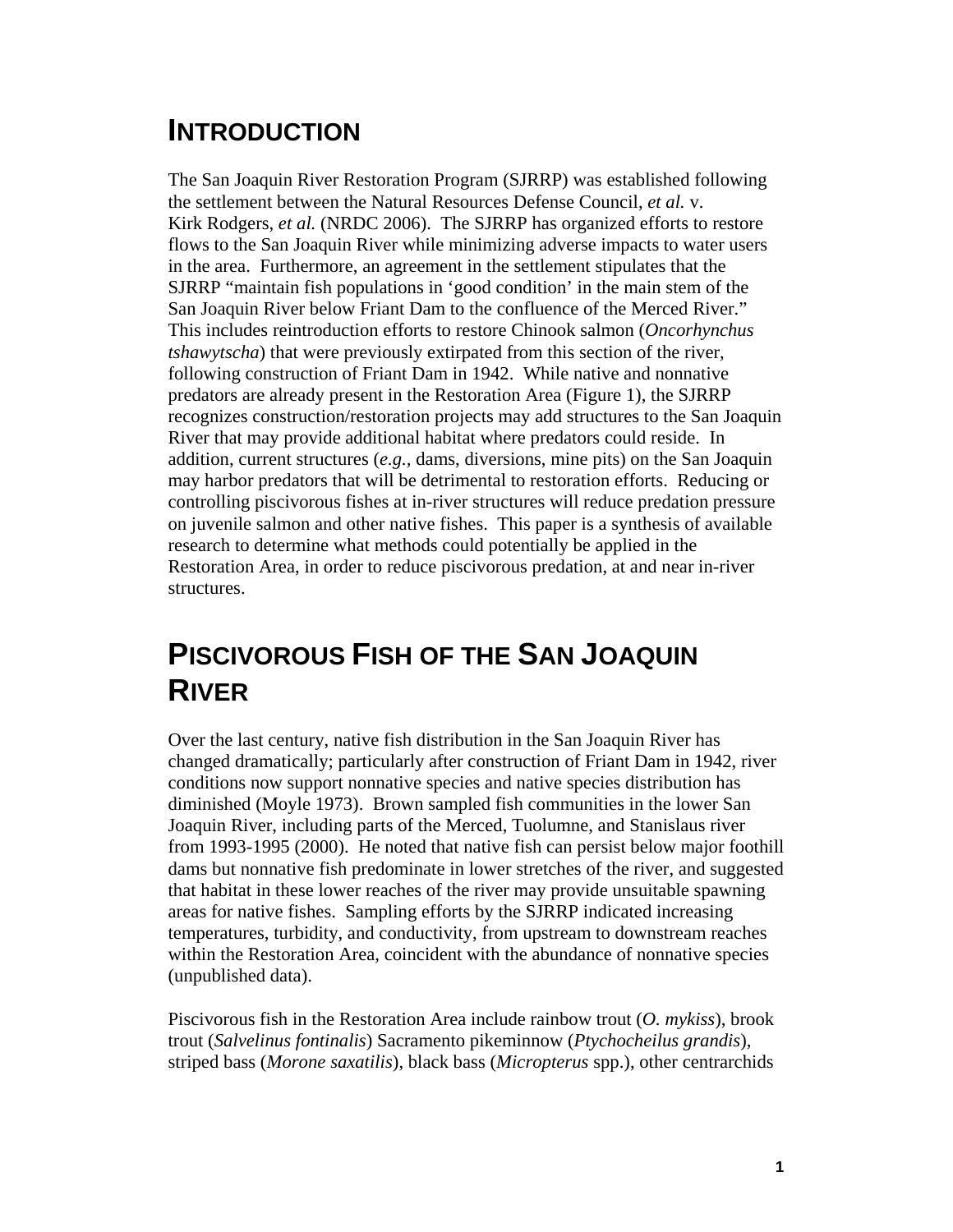

<span id="page-9-0"></span>**Figure 1.—Map of the San Joaquin River Restoration Area and associated reaches.** The yellow circles identify the associated restoration reach, and the dashed-yellow line identifies the separation between the labeled reaches. The area encompasses the San Joaquin River below Friant Dam to the confluence of the Merced River.

including sunfish (*Lepomis* spp.) and crappie (*Proxomis* spp.), catfish (*Ameiurus*  spp. and *Ictalurus punctatus*), and sculpin (*Cottus* spp.; SJRRP 2013, *in draft*). Of these fish, only pikeminnow, rainbow trout, and sculpin are native (Moyle 2002; Brown and Michniuk 2007).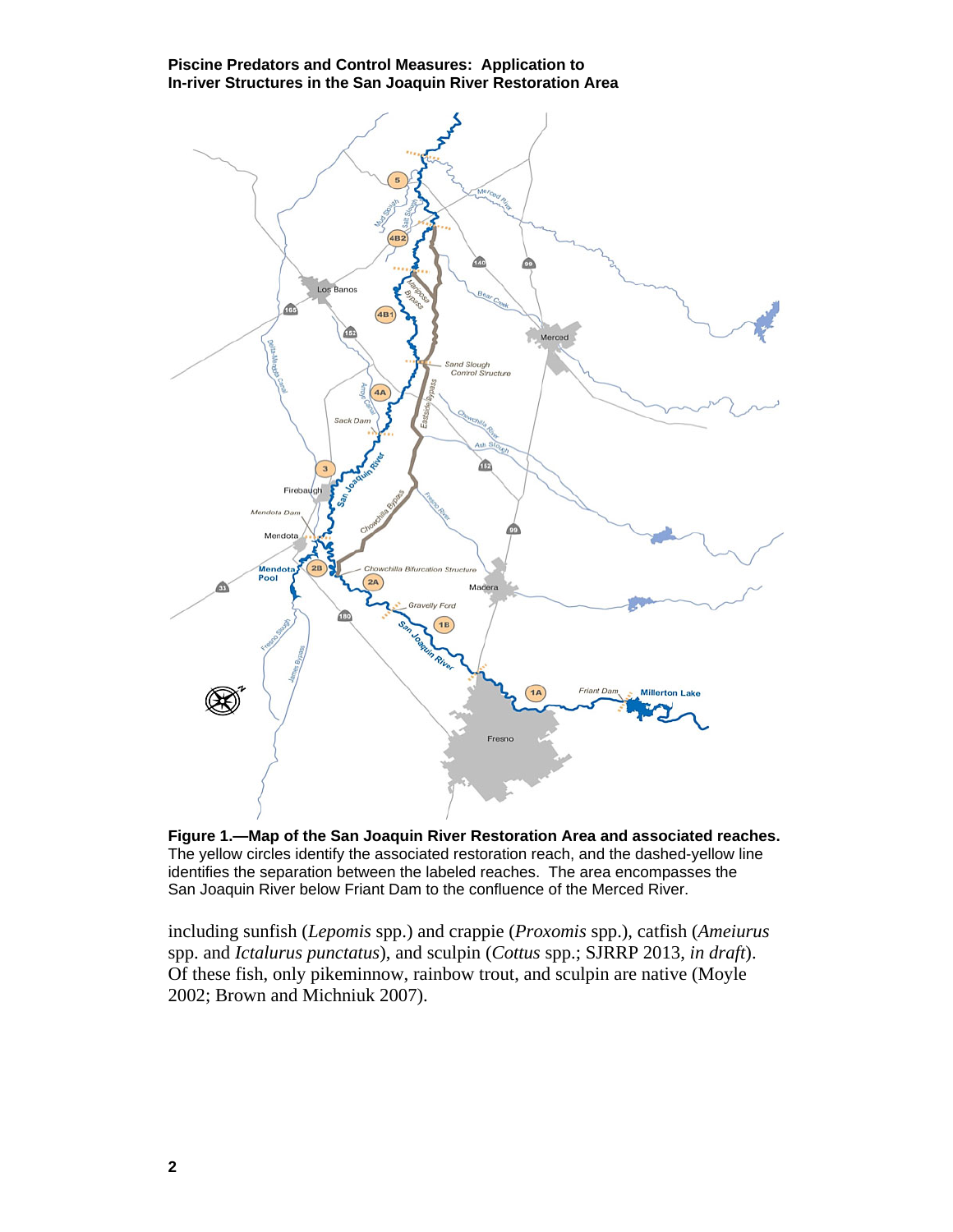### <span id="page-10-0"></span>**Native Piscivores**

Sacramento pikeminnow is a large, piscivorous cyprinid of the Sacramento-San Joaquin River system, most abundant in lightly disturbed areas of low velocity, deep pools, and overhanging vegetation (Moyle 2002). Invertebrates generally make up the majority of diet for pikeminnow < 150 mm, but become piscivorous with increasing length (Nobriga *et al.* 2006). Pikeminnow typically may not consume salmonids in great numbers (Nobriga *et al.* 2006; Nobriga and Feyrer 2007); however, pikeminnow have been observed holding below structures in the Sacramento-San Joaquin River system and take advantage of seasonally abundant resources (*i.e.,* juvenile salmon; Kano 1987; Vogel *et al.* 1988). The reputation of the pikeminnow as the primary predator of salmon often stems from studies centered on the Columbia River system in the northwest U.S., where northern pikeminnow (*P. oregonensis*) contribute to the greatest proportion of juvenile salmon predation (Rieman *et al.* 1991; Vigg *et al.* 1991).

Rainbow trout in the Restoration Area are likely hatchery-stocked fish (California Department of Fish and Game; https://nrm.dfg.ca.gov/fishplants/); steelhead are largely absent in the Restoration Area (Portz *et al.* 2012). Rainbow trout are typically found in cool water with abundant riffles, while larger fish may reside in deep pools (Moyle 2002). Small rainbow trout  $(< 150$  mm FL) primarily consume invertebrates while fish  $> 250$  mm FL are primarily piscivorous (Beauchamp 1990). In other systems, salmonids may be primary predator of juvenile salmonids (Beauchamp 1995; Tabor *et al.* 2004b; Krueger *et al.* 2011). Like pikeminnow, large rainbow trout have been observed holding near in-river structures, preying on incoming salmonids (Odenweller, *pers. comm.*). However, little information is available that quantifies rainbow trout predation on juvenile Chinook salmon in California waterways.

Whether or not sculpin significantly contribute to predation on juvenile salmonids is debatable (Merz 2002; Tabor *et al.* 2004a, b). Sculpin were found to prey on sockeye salmon (*O. nerka*) fry migrating through lighted sections of the Cedar River in Washington (Tabor *et al.* 2004a). Likewise, sculpin consumed salmonid fry in laboratory experiments. In Lake Washington, Beauchamp (1995) notes that sculpins were rarely recovered during electrofishing efforts but were, nonetheless, "a significant component of the stream assemblage" and "should not be disregarded as potential predators." Diets of prickly sculpin (*C. asper*) and Chinook salmon from the Mokelumne River were compared in 1998-1999 (Merz 2002). Sculpin diet consisted largely of invertebrates and larval fish, including Sacramento sucker (*Catostomus occidentalis*), cyprinids, centrarchids, and Pacific lamprey (*Lampetra tridentate*). However, Chinook salmon were not present in any of the fish sampled. Conversely, prickly sculpin *were* observed in the diets of juvenile Chinook salmon, along with other larval fish and invertebrates.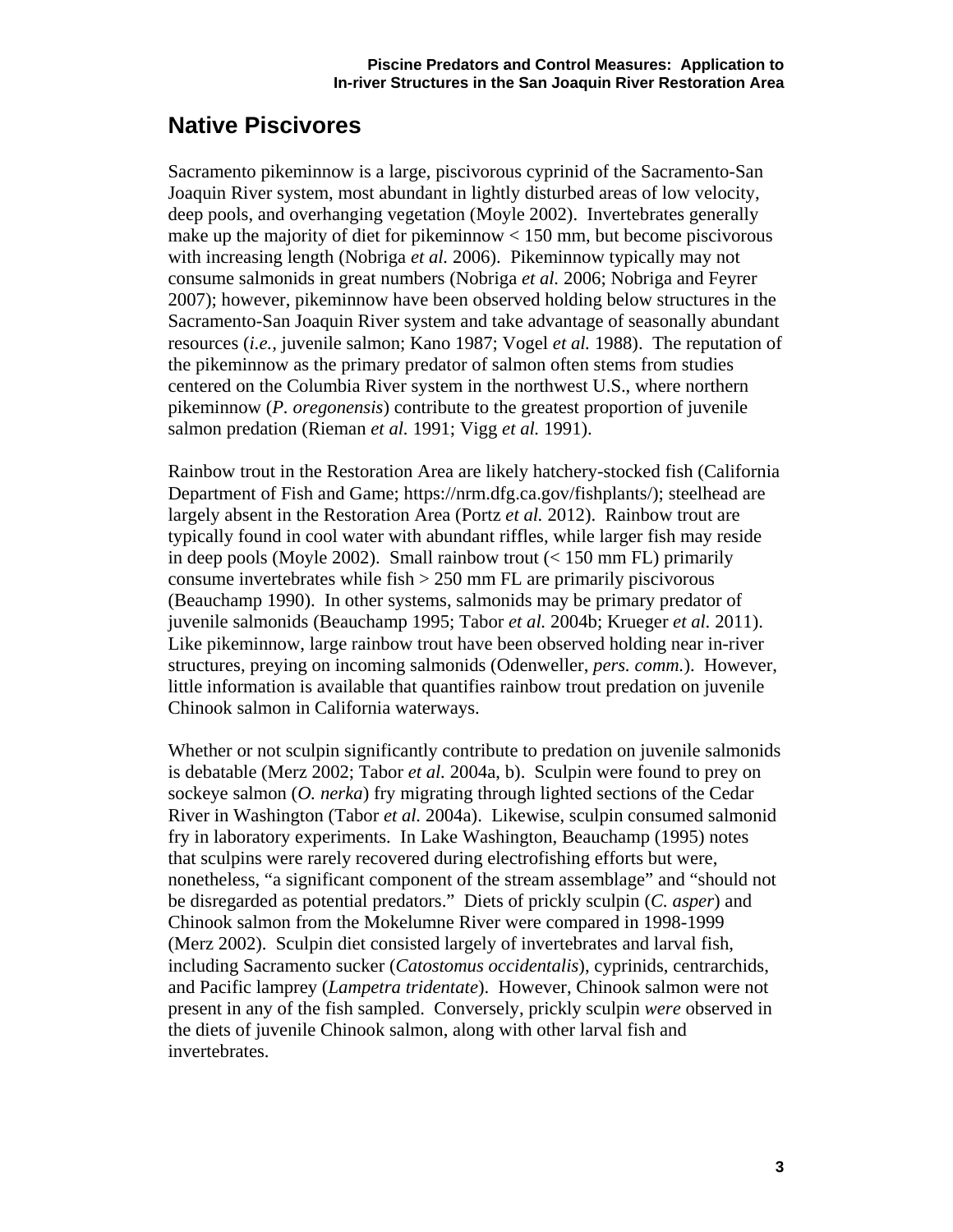### <span id="page-11-0"></span>**Nonnative Piscivores**

Other piscivores in the San Joaquin River are composed of nonnative fishes. These fish, including brook trout, striped bass, catfish, black bass, and other centrarchids, are found throughout the Restoration Area (SJRRP 2013, *in draft*). While native fish are most abundant in Reach 1, nonnative fish make up the majority of fish sampled in all downstream reaches. In the agriculturally dominated areas of the Sacramento-San Joaquin Delta, Feyrer and Healey (2003) found that nonnative fish were frequently associated with low flow and warm water temperatures, while native fish abundance was positively correlated with flow; however, striped bass and white catfish (*A. catus*) are also positively associated with higher flows, though white catfish showed similar correlation to other nonnative fish with increasing water temperatures.

Brook trout are native to the eastern United States but are now widespread in distribution (Snyder 1940). Brook trout were introduced early in California in lakes and streams for their rapid growth and angler catchability (Reimers, 1955; Snyder 1940). While brook trout are opportunistic feeders, larger fish often prey on fish (Brown and Rasmussen 2009; East and Magnan 1991). When introduced, brook trout often mature rapidly and often outcompete native salmonids (Novinger and Rahel 2003; Dunham *et al.* 2002; Gresswell 1991).

Striped bass are a pelagic predator, originally native to the east coast that are generally opportunistic predators (Moyle 2002). Though opportunistic predators, striped bass are often considered primary piscine predators at facilities in the Sacramento-San Joaquin Delta (Liston *et al.* 1994; Gingras and McGee 1997; Nobriga and Feyrer 2007). Like pikeminnow, striped bass often hold below inriver structures and prey on incoming fish (Liston *et al.* 1994; Tucker *et al.* 1998).

Black bass distribution in the Central Valley is variable; largemouth bass (*M. salmoides*) generally tend to prefer warm, slow-moving waters with abundant vegetation; smallmouth bass (*M. dolomieu*) tend to prefer cooler, clearer waters with rocky bottoms; and spotted bass (*M. punctulatus*) have a distribution between the two, preferring faster waters than largemouth bass but are frequently found in turbid waters lacking aquatic vegetation (Moyle 2002). Smallmouth bass are much less abundant in the Restoration Area than either spotted or largemouth bass (SJRRP 2013, *in draft*).

Because of the reputation of black bass for consuming salmonids in the northwestern US, they are often labeled as significant predators of juvenile salmon in Central Valley streams and rivers, particularly at in-river mining pits (Reyenolds *et al.* 1993; Kondolf *et al.* 1996). In the northwest US, smallmouth and largemouth bass diet was evaluated for consumption of salmonids (Tabor *et al.* 2007). Stomach contents of captured fish were recovered by gastric lavage. Smallmouth bass consumed significantly more salmonids than largemouth bass, both in numbers and as total percentage of diet. Once large enough to become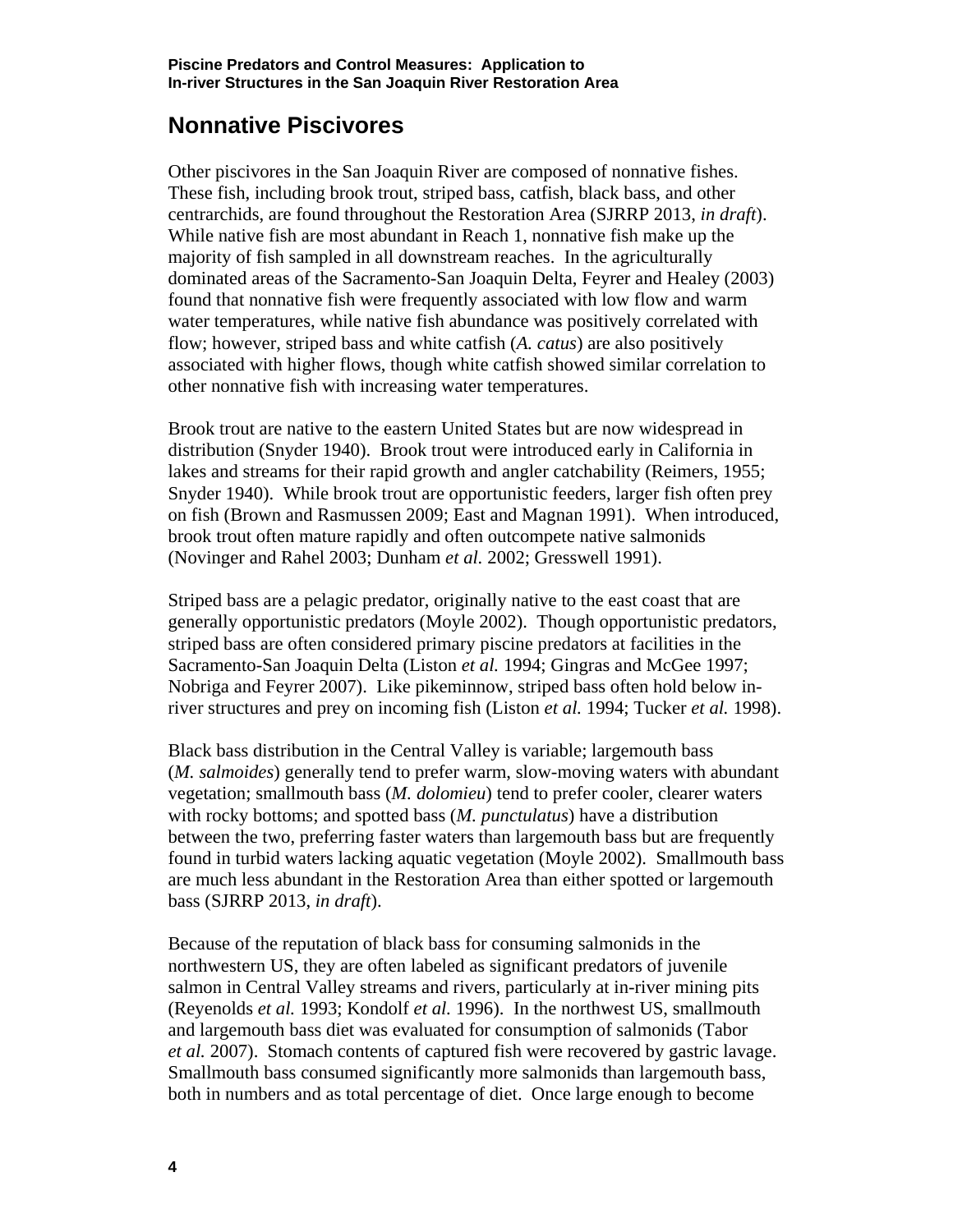piscivorous, consumption of salmonids is inversely related to size, though consumption of fish, in general, is positively correlated (Poe *et al.* 1991; Vigg *et al.* 1991; Fritts and Pearsons 2004). While the majority of published data regarding black bass predation focuses on waterways in the northwest, primarily involving smallmouth bass, little information is available regarding black bass predation in California rivers (Poe *et al.* 1991; Rieman *et al.* 1991; Fritts and Pearsons 2004).

Though data suggest that catfish are opportunistic feeders, catfish can be active salmonid predators when abundant numbers of juvenile salmon are present (Poe *et al.* 1991; Vigg *et al.* 1991; Liston *et al.* 1994). For example, of diet contents of 33 white catfish examined at the Tracy Fish Collection Facility in California, only 1 of 33 catfish stomach contents included fish (Liston *et al.* 1994). Conversely, salmonids made up 60% of the stomach contents of channel catfish, sampled in the tailrace of McNary Dam in the Columbia River system (Poe *et al.* 1991). Like pikeminnow, piscivory in catfish is generally positively correlated with size (Poe *et al.* 1991). In John Day Reservoir, salmonids were a larger proportion of the diet of channel catfish below the dam while non-salmonids made up a larger portion of the diet of catfish in the remainder of the reservoir, suggesting catfish may take advantage of a seasonally-abundant, spatially-available food source (*i.e.,* juvenile salmon passing through dam structures; Vigg *et al.* 1991).

While relatively little data exists regarding predation upon larval fish by centrarchids, they may be potentially significant predators of early-life stage salmonids and other native fishes of the San Joaquin River. Though salmonid predation by green sunfish (*L. cyanellus*) has not been studied, green sunfish (76-84 mm TL) readily preyed upon Gila chub (*Gila intermedia*, up to 25 mm TL) in an Arizona study (Dudley and Matter 2000). Bluegill (*L. macrochirus*; 103 mm TL) and white crappie (*P. annularis*; 171 mm TL) have been shown to prey on larval fish (centrarchid *spp.*) in controlled settings (Kim and DeVries 2001). Adult bluegill appeared to be size selective towards larvae in the 8–12 mm range. White crappie, though, were not statistically discriminative when preying on available larval fish. However, Chinook salmon are typically  $\geq 20$  mm at hatching (Wang 2010). While it might be assumed that bluegill, in the size class tested in Kim and DeVries (2001), may not target Chinook salmon larvae as prey items, white crappie and green sunfish could potentially consume larval Chinook salmon.

## <span id="page-12-0"></span>**DIRECT CONTROL**

The San Joaquin River Restoration Area presents unique issues regarding reintroduction efforts of Chinook salmon and concurrent predator control efforts. Because salmon have been "largely extirpated" from the San Joaquin River since construction of Friant Dam in 1942, little data is available regarding salmon life history and interactions with current fish species in this waterway (NRDC 2006).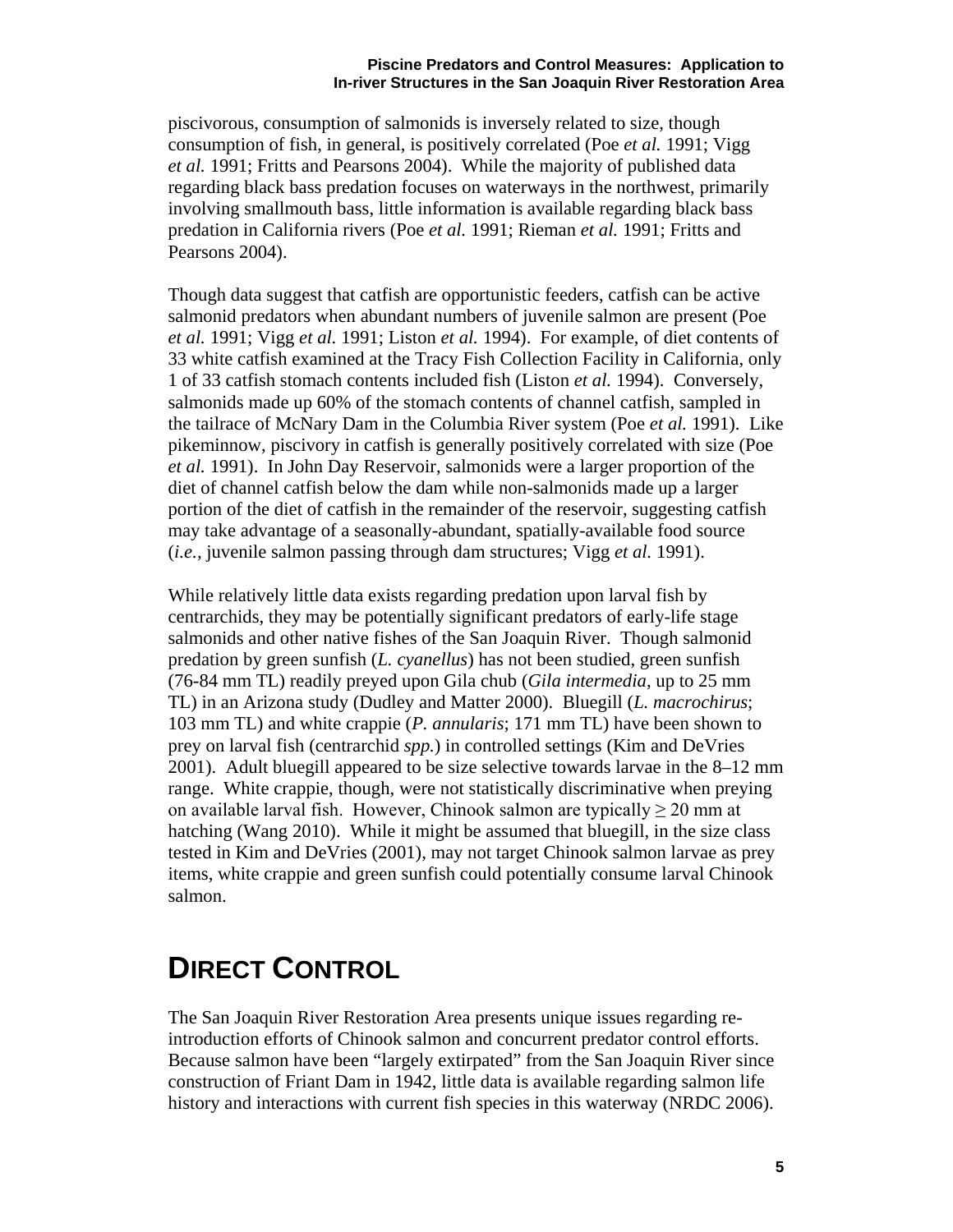Predation at in-river structures is often higher than areas without structures (Hall 1979; Vogel *et al.* 1988; Rieman *et al.* 1991). Restoration efforts will potentially add structures to the San Joaquin River where predatory fish may reside, which could hinder the effectiveness of recovery efforts. Drawing on previous research, agencies of the SJRRP hope to employ predator control methods that will reduce predation at in-river structures and facilitate recovery efforts.

## <span id="page-13-0"></span>**Angling**

Angling by agency personnel is likely not an effective method to remove sufficient numbers of fish; other angling efforts are available to have greater potential to reduce target fish (Liston *et al.* 1994; Porter 2011). At the Tracy Fish Collection Facility (TFCF), the catch-per-unit-effort of angling was less than other available methods (such as netting fish from the secondary channel; Liston *et al.* 1994). However, though angling may be less effective than other control methods, it could be utilized in areas where public access would be restricted; for instance, angling in the public-restricted areas in the Columbia River system was utilized to remove predatory pikeminnow holding near dams (Porter 2011). Dams on the Columbia River, though, are much larger than structures in the Restoration Area; where certain methods could not be utilized on the Columbia River system (*e.g.,* dangerous flows near dam face and depths that could prevent netting or electrofishing), these methods would likely present more effective control options in the Restoration Area. On the other hand, public participation in angling efforts may be more effective than angling by agency personnel and this is a viable option for a fish control program (Zimmerman *et al.* 2000; Paul *et al.*  2003). These efforts are described in more detail under "Indirect Control: Regulatory changes/Public recruitment."

### <span id="page-13-1"></span>**Netting**

Netting fish is often used in fisheries research for surveys (Marchetti and Moyle 2001) and fish removal (Wu and Bridges, *in draft*). Netting is frequently combined with other efforts, such as electroshocking, to contain fish in an area targeted for evaluation. Nets are generally cheaper than other equipment (*e.g.,* electrofishing or the cost of chemical treatment) and more portable (Knapp and Matthews 1998). Nets are easy to place directly in areas where fish can be targeted, though depth and vegetation/debris may make placement more difficult.

To reduce predation pressure on native mountain yellow-legged frog (*Rana mucosa*), gill nets were used in five small, mountain lakes in the Sierra Nevada range (Vredenburg 2004). Nonnative salmonids were targeted for eradication from these lakes. Over eight years of efforts, trout were successfully removed from three of the five lakes. Key characteristics of these lakes that allowed for successful removal of fish were that no populations existed upstream of the lake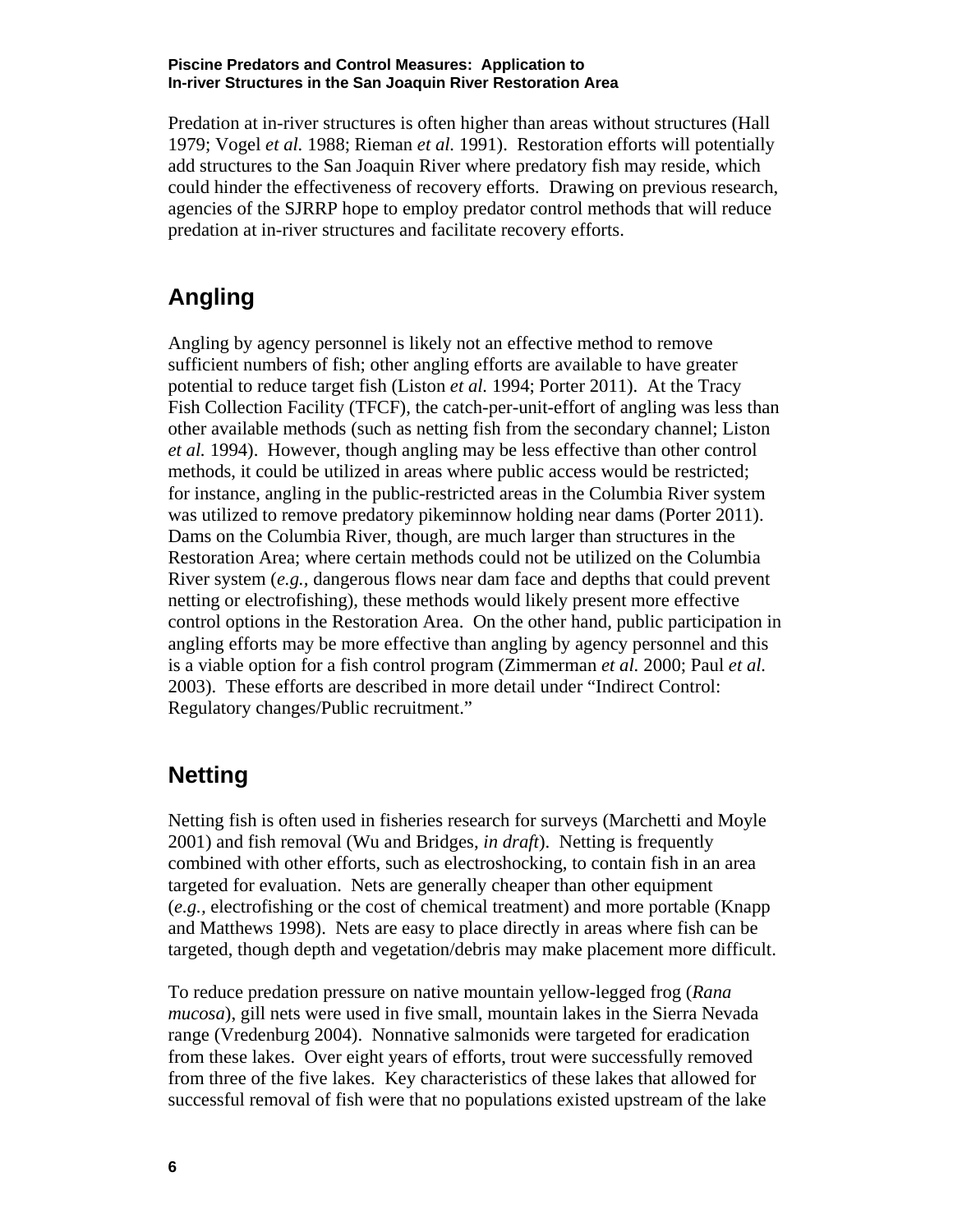and migration by downstream populations was prevented by barriers (no deep pools below waterfalls that would allow trout to jump these barriers).

In a similar study, gill netting was selected as an alternative to rotenone treatment, to remove trout from Maul Lake in California (Knapp and Matthews 1998). Netting was selected because, unlike chemical treatment, there were no adverse effects to non-target organisms; trout were the only fish in the lake and complete removal of all fish was the primary goal. Maul Lake is a subalpine lake in the Sierra Nevada Mountain Range where trout were historically absent. Brook and rainbow trout were the target removal species. Like the study above (Vredenburg 2004), Maul Lake was effectively isolated from other fish populations downstream by barriers and no populations above Maul Lake were available for reintroduction. Gill nets were found effective on larger fish (>110 mm) but were ineffective at removing smaller size classes because these fish were able to swim through the net panels. Based on a set of criteria for trout removal (small water body with barriers to up- and downstream movement, and a low density of fish), only 15-20% of high mountain lakes in the Sierra Nevada Range would be eligible for these removal efforts. In an open system, eradication through netting would likely be impossible.

Netting near structures in the Restoration Area could remove piscivorous fish. Though netting generally targets fish of a certain size (*i.e.,* fish that cannot swim through the netting), it does not necessarily target certain species. The advantages of netting are that personnel are able to remove fish from the net, selecting which species to return to the river and which ones to remove. Netting is generally labor intensive and frequent netting would probably be required near in-river structures because re-colonization would likely be high from open sections of river. Fouling of nets can frequently be an issue in areas with high amounts of aquatic vegetation and debris. Frequent cleaning may be required for nets to function efficiently.

### <span id="page-14-0"></span>**Isolation**

Measures to isolate communities of fish to prevent adverse effects to native species have frequently been attempted, usually as one aspect of a broader strategy. Typically, isolation measures are used in small mountain streams to isolate populations of native salmonids from nonnative ones (Paul *et al.* 2003; Novinger and Rahel 2003). Sometimes, isolation measures have been attempted in lakes or coves, on a larger geographical scale, in order to try and propagate native endangered species (Mueller and Burke 2005). Results of these studies are variable, though, and isolation itself may present a different subset of issues. Novinger and Rahel (2003) evaluated populations of cutthroat trout (*O. clarki*) in Wyoming steams to determine differences in isolated populations from nonisolated control sections. Sections of stream were isolated using artificial barriers, and nonnative brook trout were removed by electroshocking. Following removal of nonnative trout, hatchery-reared cutthroat trout were also stocked in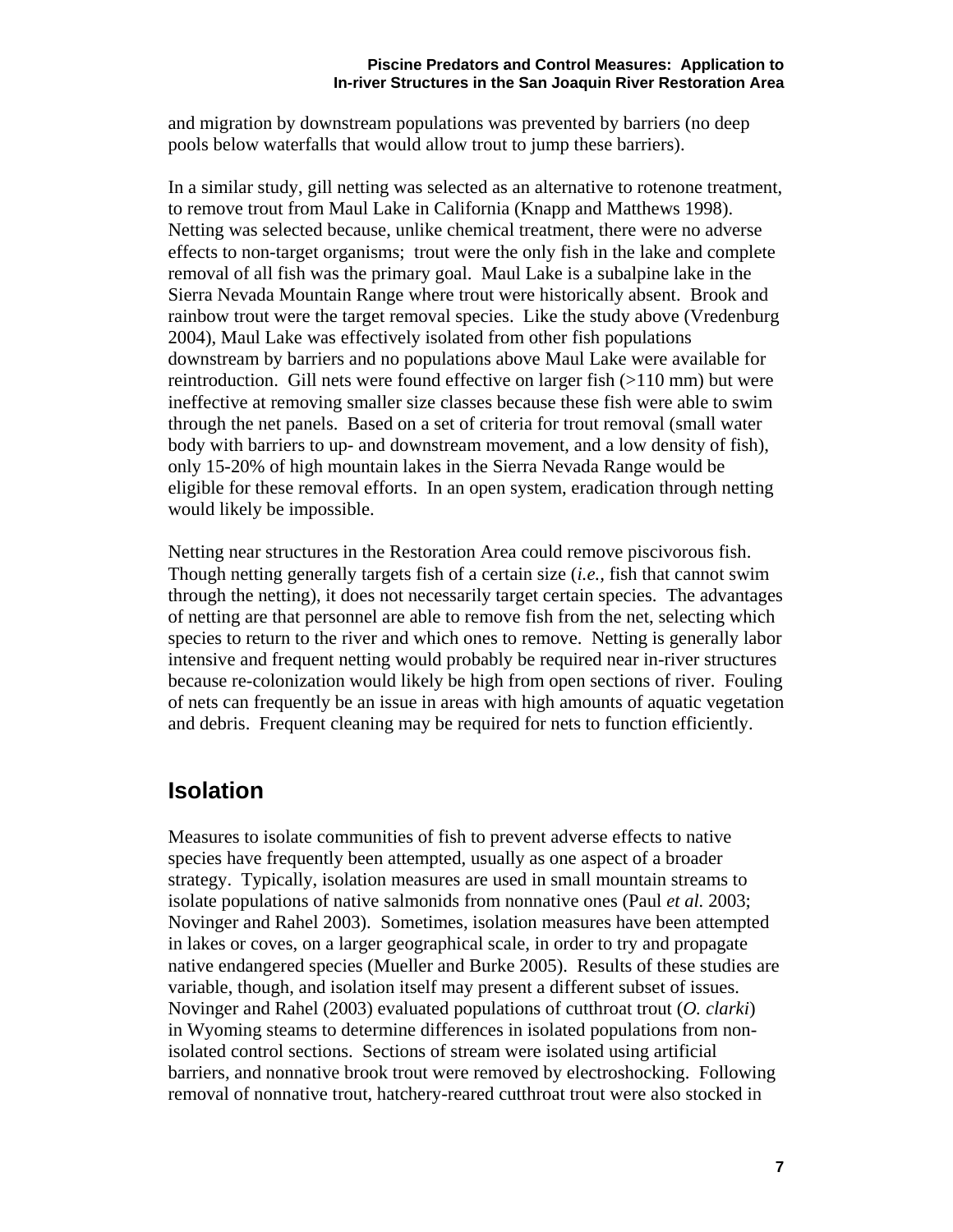these sections. Streams were monitored four to seven years following these efforts. While removal efforts greatly reduced numbers of brook trout, they were not eliminated. Isolation of these stream sections and removal of nonnative fish did not correspond in increased recruitment of cutthroat trout. Conversely, it was found that "fewer cutthroat trout persisted in isolation that coexisted with brook trout." One hypothesis for these results was that isolated stream sections lacked critical resources needed for cutthroat trout recruitment. Another was that isolated sections put native fish at risk from inadequate levels of immigration, which could lead to loss of genetic diversity.

Razorback suckers (*Xyrauchen texanus*) were raised on Lake Mohave, in ephemeral and permanent ponds created by wave-induced beach erosion (Mueller and Burke 2005). In particular, Davis Cove (1.3 ha, 7-m deep) was isolated with an 8-mm mesh net from Lake Mohave and predator removal efforts commenced June 1992. In an effort to increase juvenile sucker survival, predators were removed by electrofishing, angling, and netting (gill, fyke, trammel, and seine). Following predator removal efforts, 10,000 juvenile suckers (avg. 68 mm) and 167, 17-30 cm suckers were stocked. Net breaches were discovered in 1993, and in 1995 the cove was isolated with an earthen berm and rotenone used to remove resident fish. Even with predator removal efforts, sucker survival continued to decline. In another isolated pond, Yuma Cove, on Lake Mohave, it was noted that crayfish and odonate larvae quickly increased in numbers following predatory fish removal. Furthermore, Mueller and Burke note that predator control efforts through electrofishing and netting are selective towards larger fish which can lead to a shift in greater numbers of smaller predators. In Davis Cove, a resultant increase in sunfish biomass (>285%) occurred after a 50% reduction of largemouth bass.

The concept of isolation was introduced here because it if often one of the primary aspects of successful fish control studies (and often a necessary one; Knapp and Matthews 1998; Novinger and Rahel 2003; Vredenburg 2004). However, isolation, as an attempt to control nonnative predators, or preserve native fish, is not likely a viable option in the Restoration Area, particularly at or near structures. The entire tract of river, from the Sacramento-San Joaquin Delta to Friant Dam must remain passable to Chinook salmon. Even if predatory fish were removed from the Restoration Area and it were possible to construct some barrier, at the confluence of the Merced River for instance, that would exclude nonnative fish downstream, while allowing up- and downstream passage of Chinook Salmon, nonnative fish recruitment would be available from other tributaries of the San Joaquin River (*e.g.,* Millerton Lake, Mud, Salt, and Fresno Slough, and return water from the Delta-Mendota Canal). Even with isolation techniques, reintroduction of nuisance species (accidental or otherwise) is not unheard of, and can hinder eradication/removal efforts (Lintermans and Raadik 2001).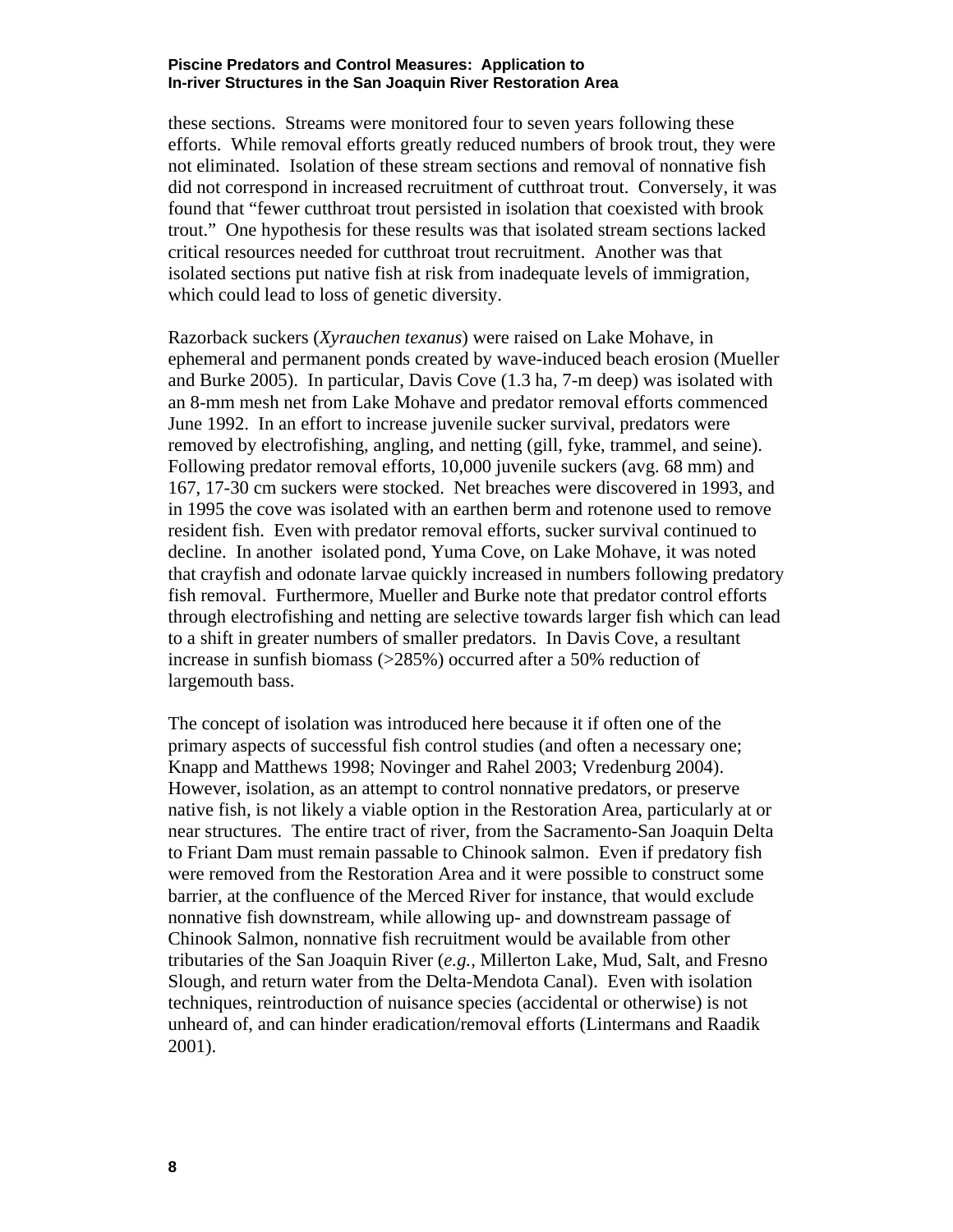## <span id="page-16-0"></span>**Electrical Control**

Electricity is frequently utilized for fish control; methods include backpack electroshocking (Larson *et al.* 1986), boat electroshocking (Cavallo *et al.* 2012), electric seines (Bestgen *et al.* 2007), electrical crowders (Svoboda and Horn 2013), or arrays (Kano 1987). While electroshocking is often used to survey fish communities, controlling populations by electrical control is more limited (Paul *et al.* 2003; Cavallo *et al.* 2012; SJRRP 2013, *in draft*). Electroshocking for eradication/removal of nonnative species is typically limited to small mountain streams (Shepard *et al.* 2002; Peterson *et al.* 2008). Electrofishing in these areas is typically combined with other control methods such as isolation to prevent repopulation of nuisance fish species.

From 1993 to 2000, nonnative brook trout, threating a native cutthroat trout population, were removed from White's Creek in the Missouri River Basin, Montana (Shepard *et al.* 2002). Wooden barriers were constructed in-stream, below waterfalls, in the treated section of stream. These were designed to prevent the formation of scour holes below the waterfall that could provide a jumping pool for downstream trout populations. After the construction of these barriers, multiple-pass electroshocking was conducted to remove brook trout. Fish >100 mm were more effectively removed than smaller fish during these efforts. After removal efforts, cutthroat trout in the treated sections increased significantly. However, application of methods in this study may have limited applicability to the San Joaquin River Restoration Area. The section of White's Creek targeted for removal had a wetted width averaging 2 m, and an average depth of 10 cm, much smaller than the San Joaquin River. Furthermore, this stream section was essentially a closed system to fish because wood barriers were constructed below the treated section to prevent upstream movement by brook trout.

Smallmouth bass and northern pike were removed using electric seines in the Yampa River, Colorado (Bestgen *et al.* 2007). After four years of efforts (2003– 2006), though, a positive response by small-bodied native fish was not detected. However, populations of some small-bodied nonnative fish have increased, possibly because of a release in predation pressure from removed predators. Several theories have been provided for the failed recruitment of native fish: a sufficient number of predators were not removed to increase native fish recruitment; the current native fish population is insufficient for increases to be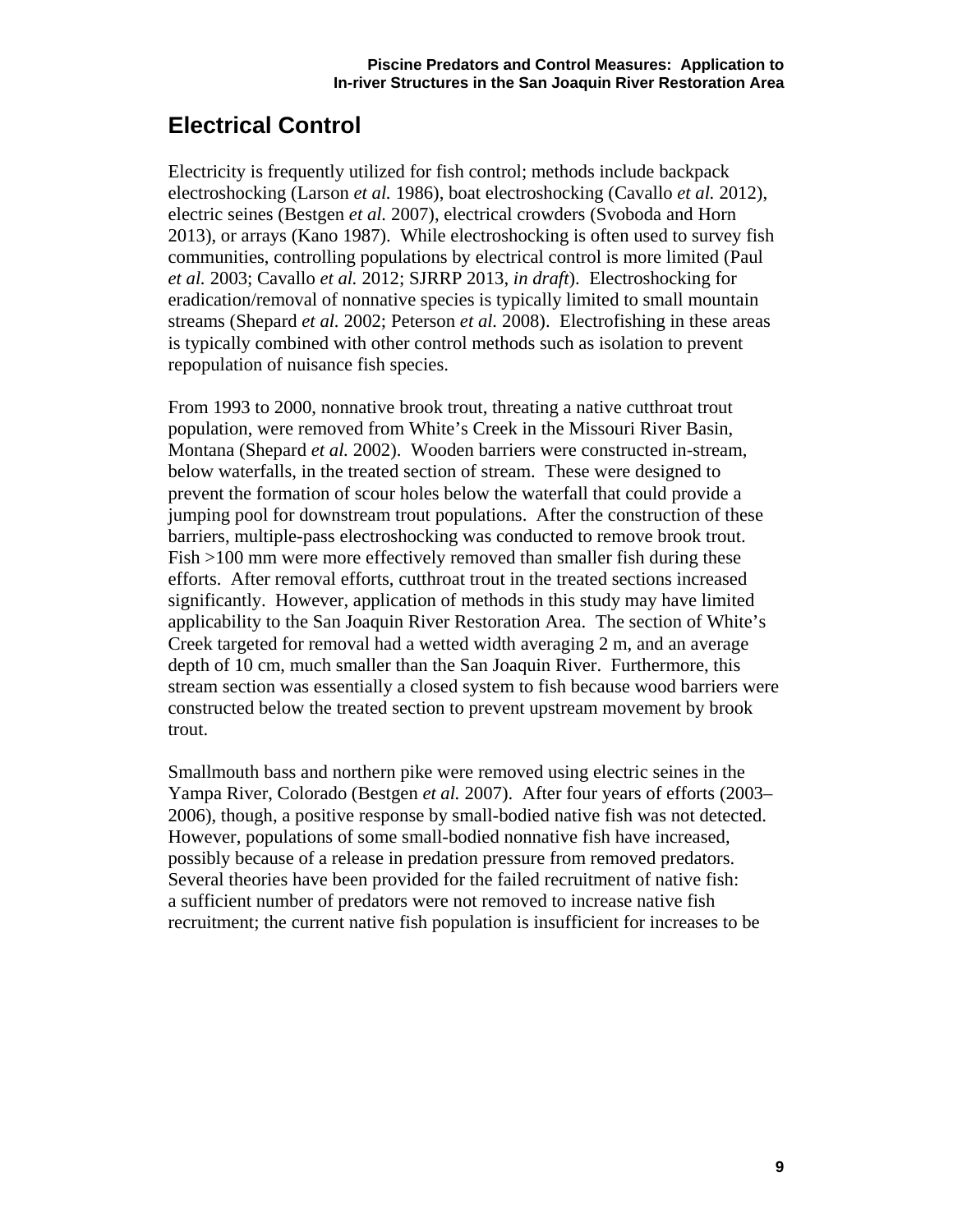realized; a compensatory response by younger smallmouth bass has increased predation on smaller native fish; environmental factors may be affecting native fish populations.

In May 2010, Cavallo *et al.* (2012) conducted a predator control effort on the North Fork Mokelumne River. Predatory fish were removed by multiple-pass depletion electroshocking. A total of 641 predatory fish were removed; sunfish and black bass were the dominant predators removed (n=615). It was estimated that 91% and 83% of the predators susceptible to electrofishing were captured on two separate days. Acoustically-tagged salmon smolts (mean 102 mm) were released before and after predator removal in the test reach and a 2.0 km control reach. The aim of these efforts was to determine differences in survival between groups of released salmon. Survival increased from <80% to >99% after the first predator removal effort. However, survival decreased to pre-removal efforts after the second predator removal. Observations were two-fold; 1) intense, sitespecific predator removal efforts can improve survival of juvenile fishes immediately following these efforts; 2) predator removal efforts may be shortlived. After only one week, reductions in predation were no longer realized, possibly because of an influx of new predators.

In 1993, in Tanner Creek near the Bonneville Hatchery, the effectiveness of pikeminnow removal by electroshocking was evaluated (Ledgerwood *et al.* 1994). Prior to, and following pikeminnow removals, groups of 100,000 juvenile Chinook salmon (coded wire-tagged) were released in Tanner Creek and the main stem Columbia River, near the Bonneville Hatchery. After the initial release of salmon, electrofishing efforts followed in Tanner Creek, and downstream ~ 6 km along the shores of the Columbia River. Over 27 h of electrofishing effort, 2,866 northern pikeminnow were removed. Salmon were recovered downstream before and after these removals. Differences between salmon released in Tanner Creek and those released in the Columbia main stem were compared to try to determine whether predator removal efforts resulted in an increase in downstream migrating salmon. While recovery of salmon from the Columbia main stem was higher than the group released in Tanner Creek before removal, this difference was diminished following electrofishing efforts. The disparity between recovery rates was thought to diminish as a possible result of predator removal efforts that targeted predators from the migration route of fish released in Tanner Creek. Ledgerwood *et al.* notes that "there was little indication that northern [pikeminnow] recolonized the Tanner Creek or adjacent transect areas immediately after release of juvenile salmon from Bonneville Hatchery."

The Hallwood-Cordua Fish Screen is located on the Yuba River in north-central California. The fish screen consists of a diversion channel which guides fish from the main channel (Kano 1987). An upstream trash rack prevents large debris from overloading a fish screen downstream. Near the fish screen, predation was higher than other areas of the channel; pikeminnow were cited as the primary predator contributing to salmonid losses (Hall 1979). Large schools of Sacramento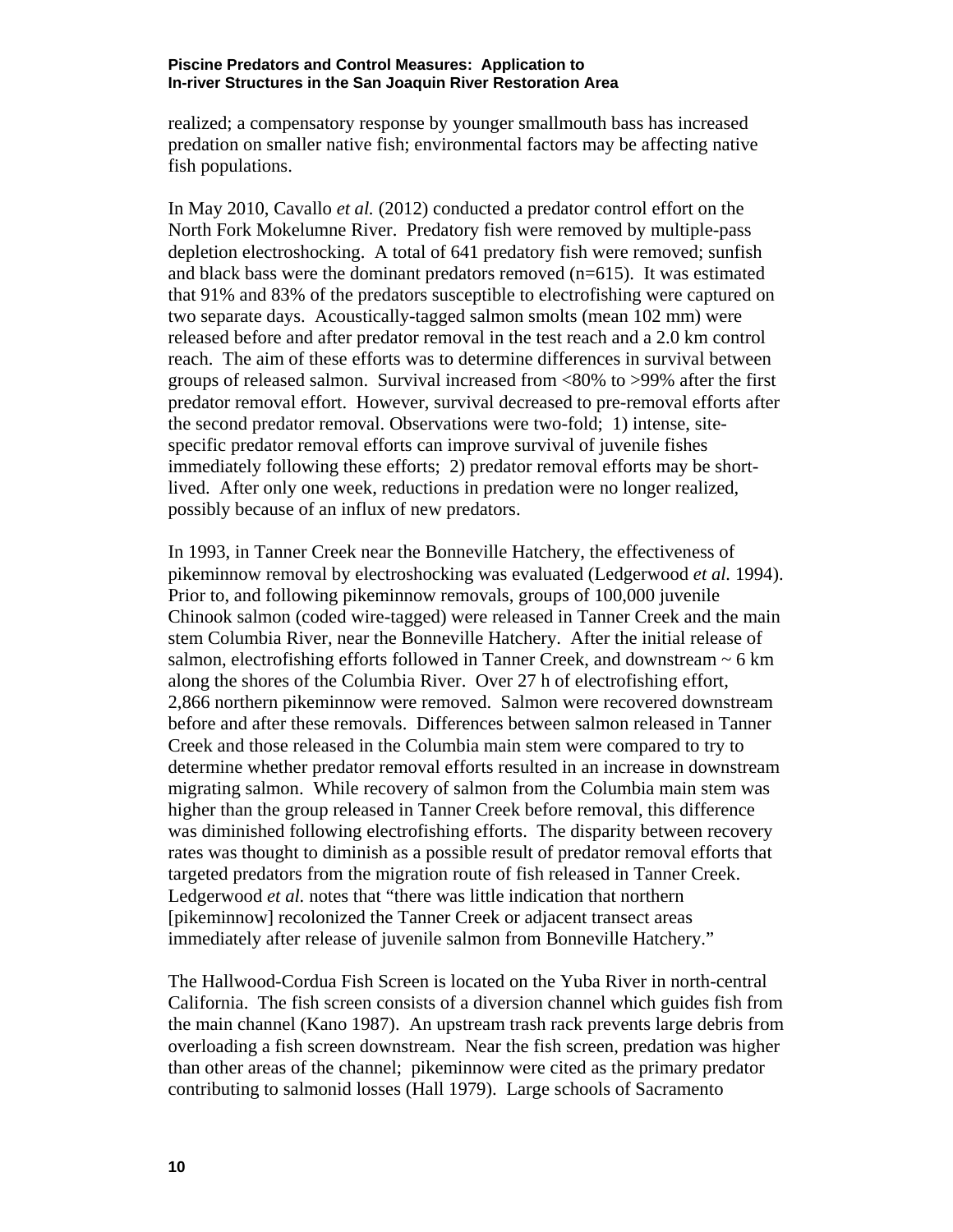pikeminnow have been observed holding in the facility. Early attempts to remove predators through angling, gill-netting, and electroshocking were unsuccessful. In 1981, a series of electrodes, installed in the diversion channel, designed to reduce predator holding, were evaluated (Kano 1987). A series of 48 vertically-hanging electrodes (aluminum conduit wired in series) were installed between the upstream trash rack and downstream fish screen. The system was designed to drive predators towards the bypass structure, located in the fish screen, where they could be removed from the system. Groups of marked-Chinook salmon were released before and after trials. Recovery rates of salmon before and after predator removal were compared to determine loss rates. A gill-net was stretched across the upstream-side of the trash rack before using the electrical system to prevent upstream escape of predators in the diversion channel. Electrofishing ensued until no predators were recovered in the bypass. Following predator removal efforts, salmon recovery improved by ~4%. However, Kano notes effects of predator removals being short-lived as pikeminnow, upstream of the diversion, immediately repopulated the bypass channel.

In Reclamation's Hydraulics Laboratory (Denver, CO), an electrical fish crowder was evaluated for potential application at the Tracy Fish Collection Facility (TFCF) to assist in predator removal (Svoboda and Horn 2013). The crowder was composed of a Smith-Root Electrofisher (Model LR-24), attached to an electrical sequencer, and seven sets of electrodes; the electrodes were attached vertically inside of an acrylic flume. The electrical sequencer was designed at the Denver Technical Service Center, and pulsed-DC current successively to each set of electrodes. Electrical current from the crowder, as well as water current in the flume, was evaluated at varying levels to determine whether large fish (striped bass 285-590 mm FL) could be driven through the electrical field by avoidance, rather than taxis or tetanus. Concurrently, the electrical field and varying flows were evaluated to determine if current sufficient to drive large fish would have minimal impacts on smaller fish (juvenile Chinook salmon and rainbow trout, 88–108 mm FL). Current was supplied successively to each set of electrodes in a manner that was slower than water velocity inside the test flume; this would allow fish potentially stunned by the electrical current to float downstream instead of remaining in the electrical field. After exposure to the electrical crowder, survival was monitored.

While striped bass exhibited avoidance response to pulse widths tested (1.2 ms and 10 ms), avoidance behavior was greater at a pulse width of 10 ms. Water velocities evaluated (0.46 and 0.76 m/s) did not significantly change the behavior of the striped bass for the electrical currents tested. Over 72 h, 3 of 6 striped bass tested at 0.76 m/s, 10-ms pulse width did not survive. However, mortality was attributed to handling stress over multiple experiments. Juvenile rainbow trout and Chinook salmon exhibited slight twitch behavior during testing. However, fish did not exhibit crowding behavior and typically remained within the electrical field. No mortality in juvenile trout or salmon occurred  $(N=60)$  over the following 72-h observation period.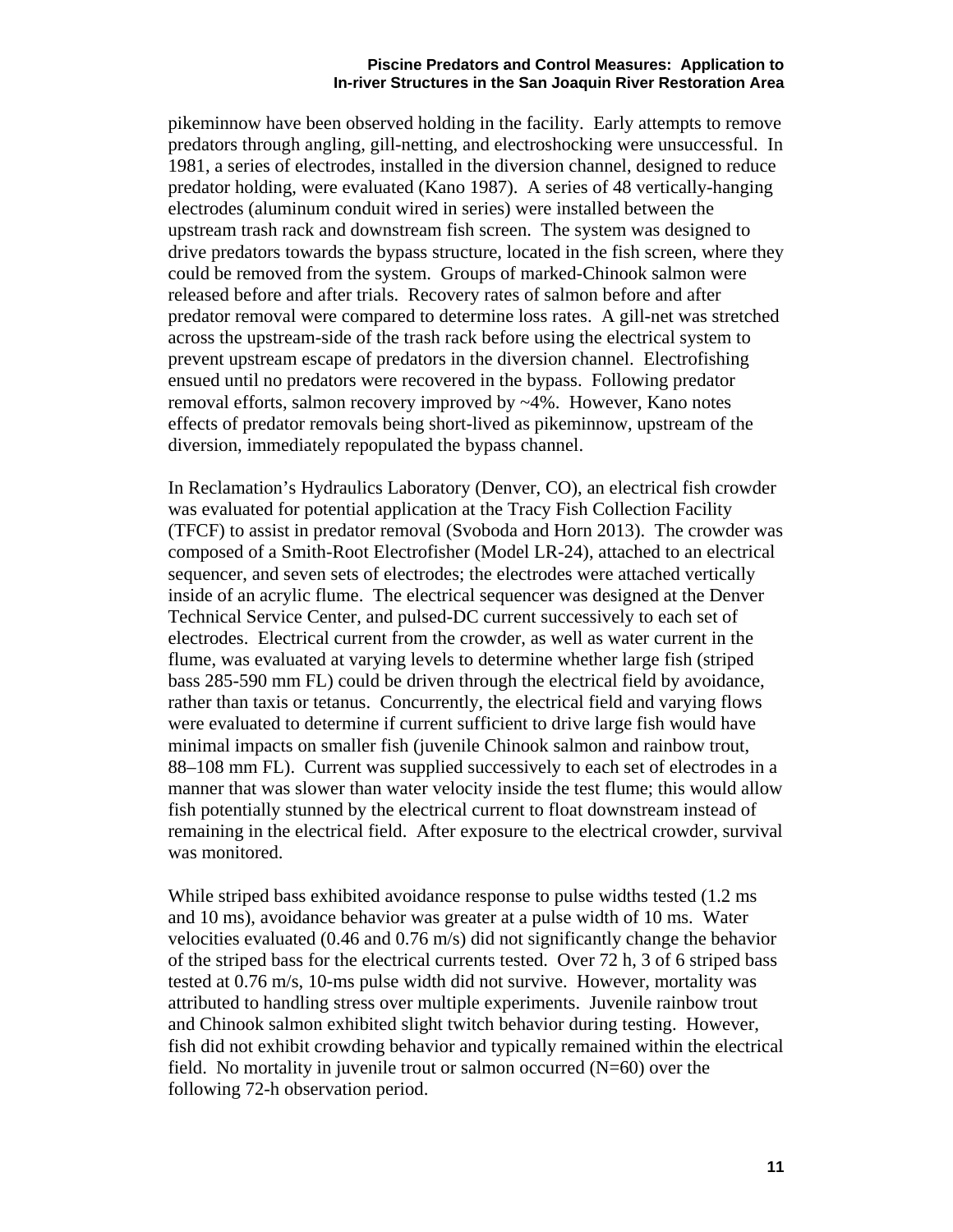Like mechanical control methods, electroshocking has its advantages: its effects are typically short-term and limited to the area immediately surrounding the electrical field. However, its drawbacks are that it has limited use in deeper water, or in low conductivity water, not all species are easily targeted by electroshocking (benthic species, for instance, may be under-represented; Beauchamp 1995), and fish removal may be biased towards larger fish (EPA 2000). Furthermore, depletion electroshocking with personnel increases in difficulty as the waterway increases in size. While it is easy to float downstream in a river, shocking a transect, it would be comparatively difficult to shock the entire width of the San Joaquin River in the Restoration Area. And while the scope of this paper focuses on predator removal at structures, merely removing predators at these locations would likely result in immediate re-colonization from open sections of the river (Kano 1987; Ledgerwood *et al.* 1994; Cavallo *et al.*  2012). Kano (1987) notes that control techniques would need to be frequent and extensive in order to affect a large portion of predators. On the other hand, intensive efforts could be concentrated around critical periods of fish movements (*e.g.,* juvenile salmon outmigration; Ledgerwood *et al.* 1994; Cavallo *et al.* 2012). Rather than eradication, long-term electrical-based efforts could be directed at suppressing populations of piscivorous fish (Peterson *et al.* 2008). The use of an electrical crowder, though, shows promise for fish control at facilities; while the development of the crowder described (Svoboda and Horn 2013) was designed for use within a screening facility (Tracy Fish Collection Facility, TFCF), future development could potentially be used to deter larger predatory fish from holding near structures where predator numbers are often greater (Rieman *et al.* 1991; Ward *et al.* 1995; Vogel *et al.* 1998).

### <span id="page-19-0"></span>**Chemical Control**

In a review of fish control projects, those involving the use of chemicals were most frequently cited as successful (Meronek *et al.* 1996). Often times, chemicals are applied by dosing a body of water, followed by some kind of mixing action (*e.g.,* using the outboard motor of a boat) to agitate the water and disperse the product (Krumholz 1948). Chemical control, as with any other fish control, typically aims at containment, management, or eradication of a target fish species (Clearwater *et al.* 2008).

Rotenone, an extract from plants of the Leguminosae family, has long been used by humans for gathering fish, and has been used in fisheries research since the early  $20<sup>th</sup>$  century (Krumholz 1948). Generally applied in a powder or liquid application to water bodies, bait-based rotenone is also available (to target certain cyprinids; Rowe 2001). When applied on a widespread basis to water bodies, though, rotenone is generally nonspecific and will kill many or all fish species present (Rowe 2011). To an extent, larger fish are less susceptible to rotenone application and may remain alive longer than smaller fish (Chadderton *et al.* 2001). Rotenone can maintain potency from several days to beyond a month,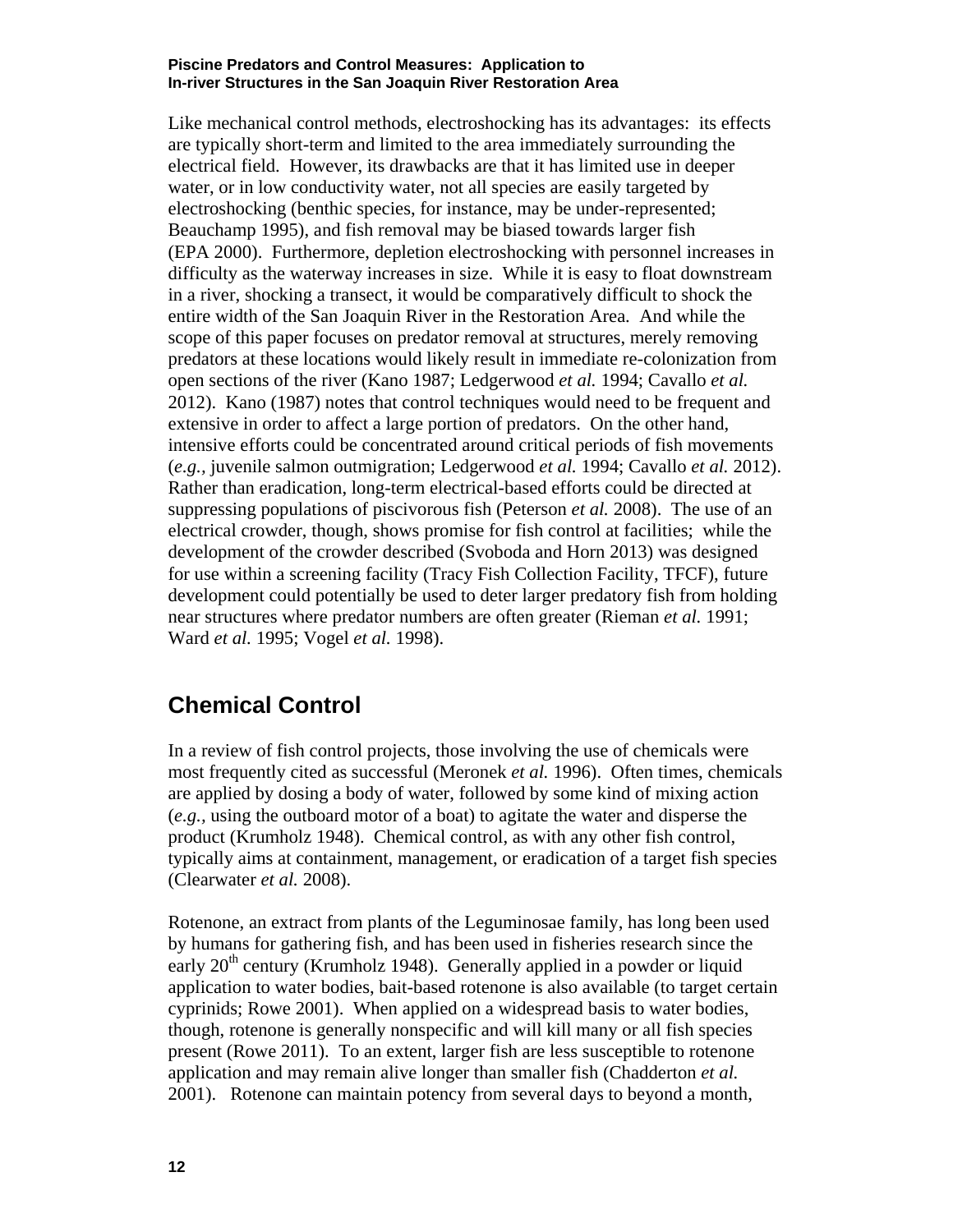depending on water conditions (*e.g.,* temperature, alkalinity, sunlight; Krumholz 1948; Chadderton *et al.* 2001). Rotenone was applied to five ponds in New Zealand (Chadderton *et al.* 2001); while concentrations significantly declined after 24 h, it took 15-50 days before rotenone was undetectable in these ponds. Often, potassium permanganate is used to detoxify rotenone (Lintermans and Raadik 2001). Rotenone affects not only fish but also aquatic invertebrates and some amphibians, causing death, but has little effect on other vertebrates (Krumholz 1948). Another method of using rotenone is to confine spawning grounds of fish using block nets, followed by dosing in the immediate area (Rowe 2001). This would require fish to be restricted to a rather small area, though, for it to be economical to dose; further, this would require the background knowledge to locate target fish spawning areas and require they generally be within the same vicinity for this technique to be effective.

Like rotenone, antimycin is a non-specific piscicide that inhibits cellular respiration and is used for eradication of nuisance species (Clearwater *et al.* 2008). Salmonids are typically more sensitive to antimycin than other fish species (Clearwater *et al.* 2008). Like rotenone, antimycin can be detoxified using potassium permanganate. Because antimycin is an antibiotic, long-term use may cause development of resistant strains of bacteria (Clearwater *et al.* 2008). Arnica Creek, a tributary of Yellowstone Lake, was treated with antimycin to remove a population of introduced brook trout thought to threaten a population of native Yellowstone cutthroat trout (*O. clarki bouvieri*; Gresswell 1991). Drip stations were used at selected points along the tributary to dose antimycin. Backpack sprayers were used in areas with insufficient flow to disperse the toxin, as well. During applications when Arnica Creek was connected to Yellowstone Lake, potassium permanganate was used to detoxify antimycin to prevent accidental dosing in the lake where native populations of cutthroat trout lived. While no brook trout were found in the tributary following dosing, reduced populations of cutthroat trout were described; which was an unavoidable consequence of using a non-specific piscicide. So, while antimycin was considered effective for removing fish, its use was confined to a tributary of a larger water body, and its dispersal into this water body was controlled to prevent unacceptable losses of other fish species (namely the native cutthroat trout).

Dry ice has been used for deoxygenating purposes to remove fish (Clearwater *et al.* 2008; Wu and Bridges, *in draft*). Its effect on fishes is variable, depending on a particular species' tolerance to low oxygen levels; salmonids are often considered to be more sensitive than other species (Clearwater *et al.* 2008). At the TFCF, dry ice was applied to bypass tubes which carry water from a primary diversion channel to a secondary channel, and ultimately, to holding tanks where fish are removed from the system (Wu and Bridges, *in draft*). Predatory fish, which are able to reside in flows in the bypass channels are thought to consume fish that enter the facility. Flows were reduced in the bypass channels and dry ice added to increase  $CO_2$  concentrations. After anesthetization by  $CO_2$  addition, flows in bypass tubes were increased and fish flushed into nets downstream.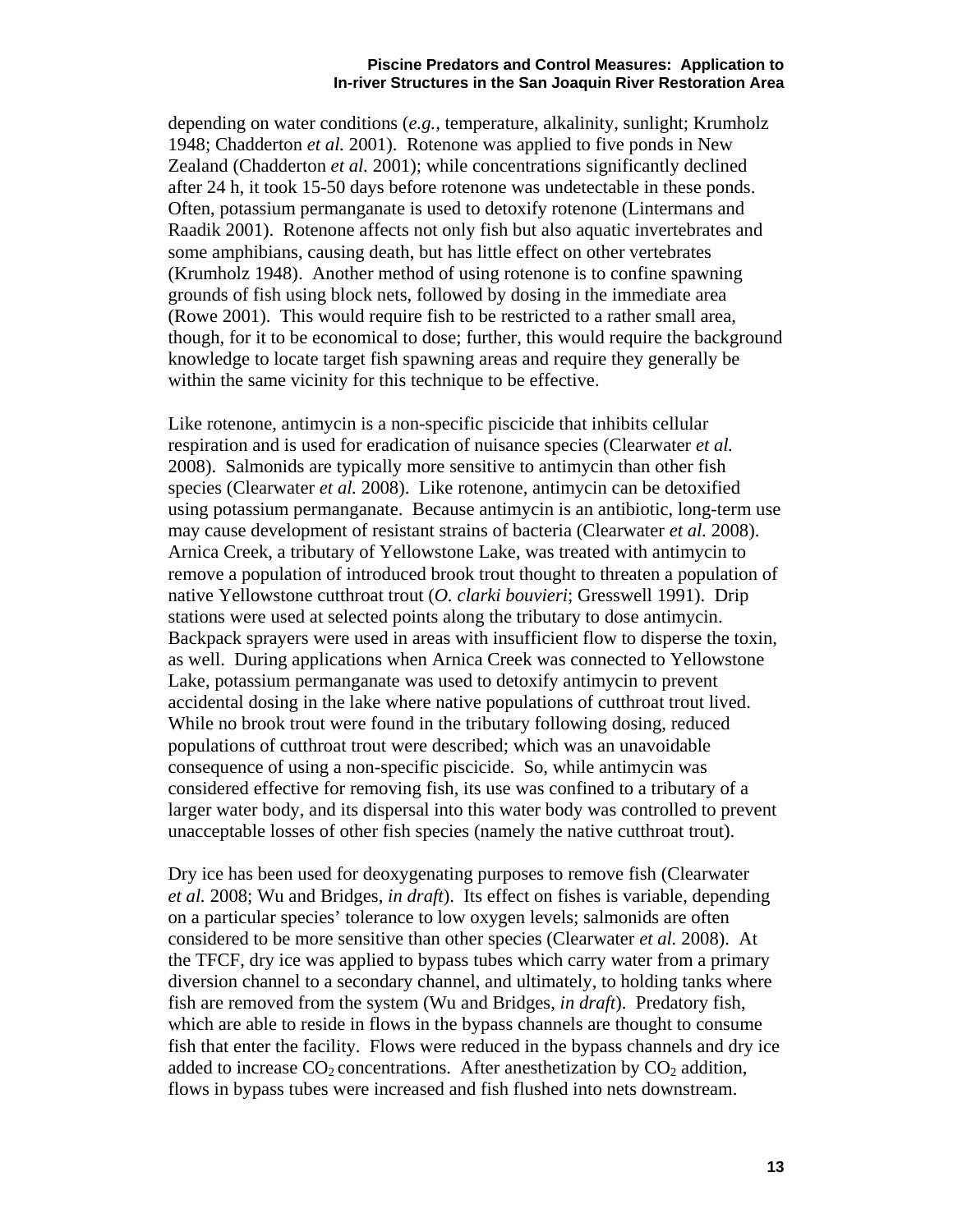While increasing  $CO<sub>2</sub>$  concentrations were found to be effective for removing fish from this holding facility, evaluations of re-colonization by predatory fish were not evaluated. Use of  $CO<sub>2</sub>$  in this situation was restricted to confined area (bypass tubes) where water flows could be controlled. In the Restoration Area,  $CO<sub>2</sub>$ would likely be restricted to similar situations. Water flows would need to be controlled to adequately dose  $CO<sub>2</sub>$  to target levels. If not, a greater quantity would be necessary, which could become prohibitively expensive. Also, fish were confined to bypass tubes and were unable to relocate to areas of low  $CO<sub>2</sub>$ concentration. At an open structure (*e.g.,* drum screen, dam face, and weir), fish would likely away these structures, preventing capture and removal.

A number of other piscicides are available (*e.g.,* copper sulfate, sodium sulphite, lime, bleaching powder, saponins); however, their use is generally limited to smaller water bodies, is not cost effective, is considered inhumane, or presents other environmental concerns that would prevent their use in riverine settings (Clearwater *et al.* 2008). Though not widely developed, the use of fish pheromones has also been introduced as a means to control fish populations (Sorensen and Stacey 2004; Britton *et al.* 2010). The use of pheromones has been suggested because they are often species specific and break down relatively quickly. A broad array of pheromones exist that can elicit different responses from fish, such a schooling (reproductive responses) or dispersal (anti-predatory responses), that could allow for capture or repelling target fish species. However, large-scale synthesis and use of pheromones is not currently available, particularly for piscivorous fish in the San Joaquin River.

Successful control with chemicals is usually restricted to small systems, such as mountain streams, or closed systems, such as lakes and ponds (Gresswell 1991; Meronek *et al.* 1996; Mueller 2005). Eradication or reduction of nuisance species in these areas are possible because the size and isolation of these systems. Smaller system size is important because it allows for target concentrations of chemicals to be reached, which could be difficult (and cost-prohibitive) in larger systems, particularly flowing systems where a dilution from flowing waters would also exist (Rowe 2001). Isolation of systems typically treated with chemicals is another important factor because isolated systems prevent re-colonization by species targeted for removal. Without isolation, nuisance species would likely return to treated areas, requiring long-term use of chemicals for effective control. While sections of the Restoration Area de-water during low-flow seasons, successful use of chemicals, particularly at in-river structures would likely not be feasible. Removal would likely be short-lived, too, as re-colonization by predators would occur when increasing flows re-connect sections of the river still harboring predators.

In addition to the feasibility of chemical use in a riverine system, strong public opposition would likely preclude chemical use in the Restoration Area. When plans to use toxins to remove northern pike (*Esox lucius)* from Lake Davis were brought to public attention, residents quickly opposed California Department of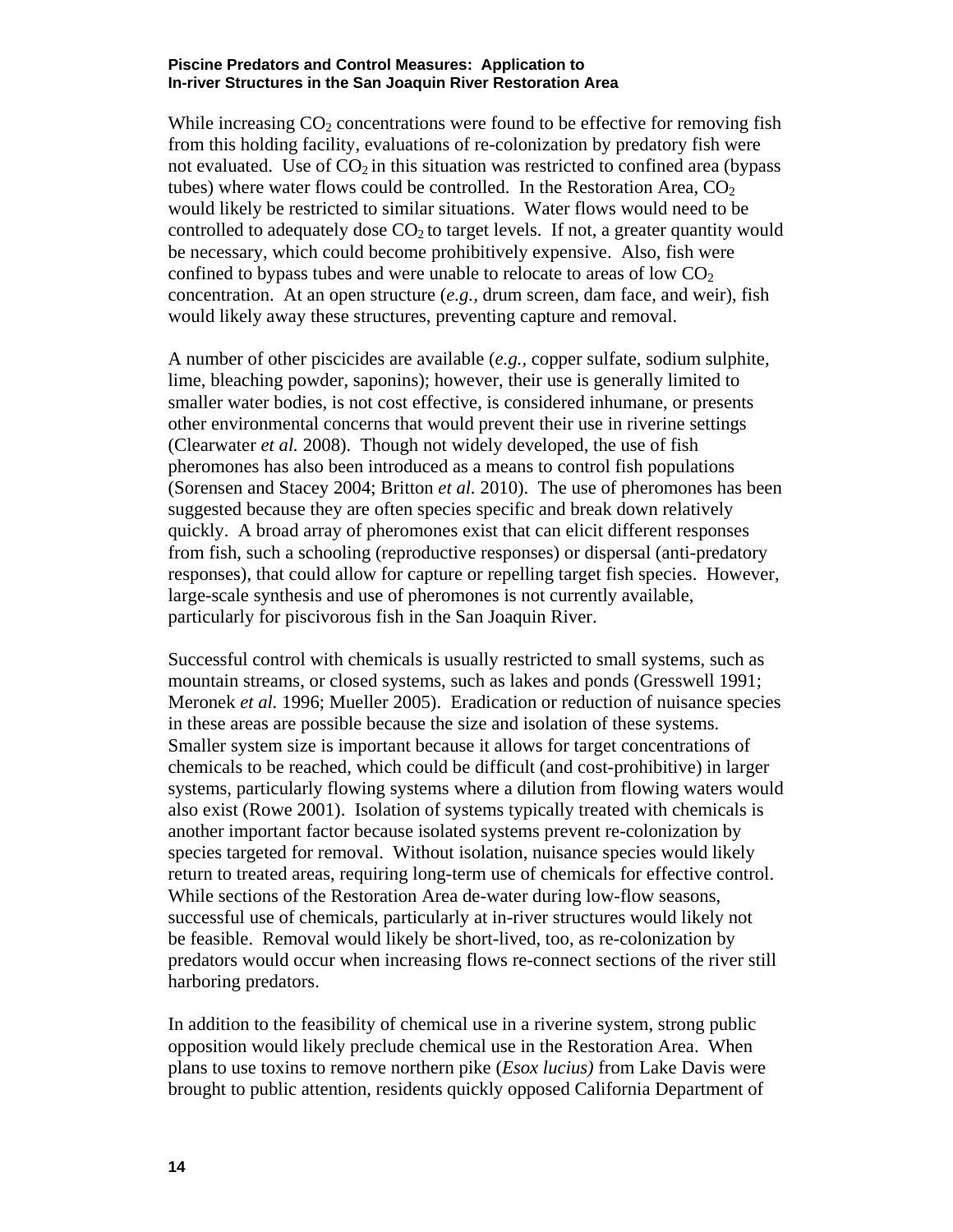Fish and Game's (DFG) proposal (Goedde 1998). While DFG ultimately decided to follow through with these plans, a lengthy economic cost/benefit analysis, extensive plans to prevent release of toxins outside of Lake Davis and into drinking water supplies, and even lawsuits by residents against DFG ensued. While any control method will have a public and environmental safety component, it is even more prudent when dealing with chemicals (Clearwater *et al.* 2008). Public opposition to the use of chemicals for controlling populations of organisms is not unwarranted, though. Significant associations to pesticide use and diseases, such as Parkinson's disease have been demonstrated (Tanner *et al.* 2011).

If chemicals are used to remove fish from a waterway, disposal afterwards is another issue that requires attention (Krumholz 1948). Nutrient balances could be disrupted from large fish kills, which could have detrimental effects on an ecosystem (Clearwater *et al.* 2008). Furthermore, because non-target species would also be affected by most chemicals, this would mean that native fish, including any threatened and endangered species, would be at risk for eradication, in addition to targeted fish species (Rowe 2001). Because of issues regarding environmental and safety concerns, chemical use in the Restoration Area is likely not the best option for predator removal at structures.

### <span id="page-22-0"></span>**Discussion**

There are inherent trade-offs with any of the control methods described above. While chemical control may be the most direct, and remove all fish in the immediate area of its application, it is also more difficult to dose in a larger system, particularly a flowing system. Unlike mechanical methods, where only the immediate area is affected, chemicals would be distributed over a broader area, potentially causing safety concerns to downstream water users, and would likely have greater push-back from the general public. Mechanical and electrical control methods, on the other hand, are easier to control and target certain fish. While multiple species may be captured or removed with these methods, nontarget fish could be returned to the river. However, these qualities make mechanical and electrical control more labor intensive. Nonetheless, a combination of methods (mechanical and electrical) is most likely to provide positive results when controlling piscivorous fish at in-river structures. Electrical crowders have shown promise at deterring larger fish from holding near structures (Svoboda and Horn 2013), and electrical arrays have been used to remove piscivores within screening facilities (Kano 1987). The use of nets to exclude larger fish from areas where agencies want to control access has been demonstrated (Knapp and Matthews 1998). A combination of these methods could be utilized within the Restoration Area to temporarily control predators near structures, particularly during critical periods when native species may be migrating near such structures.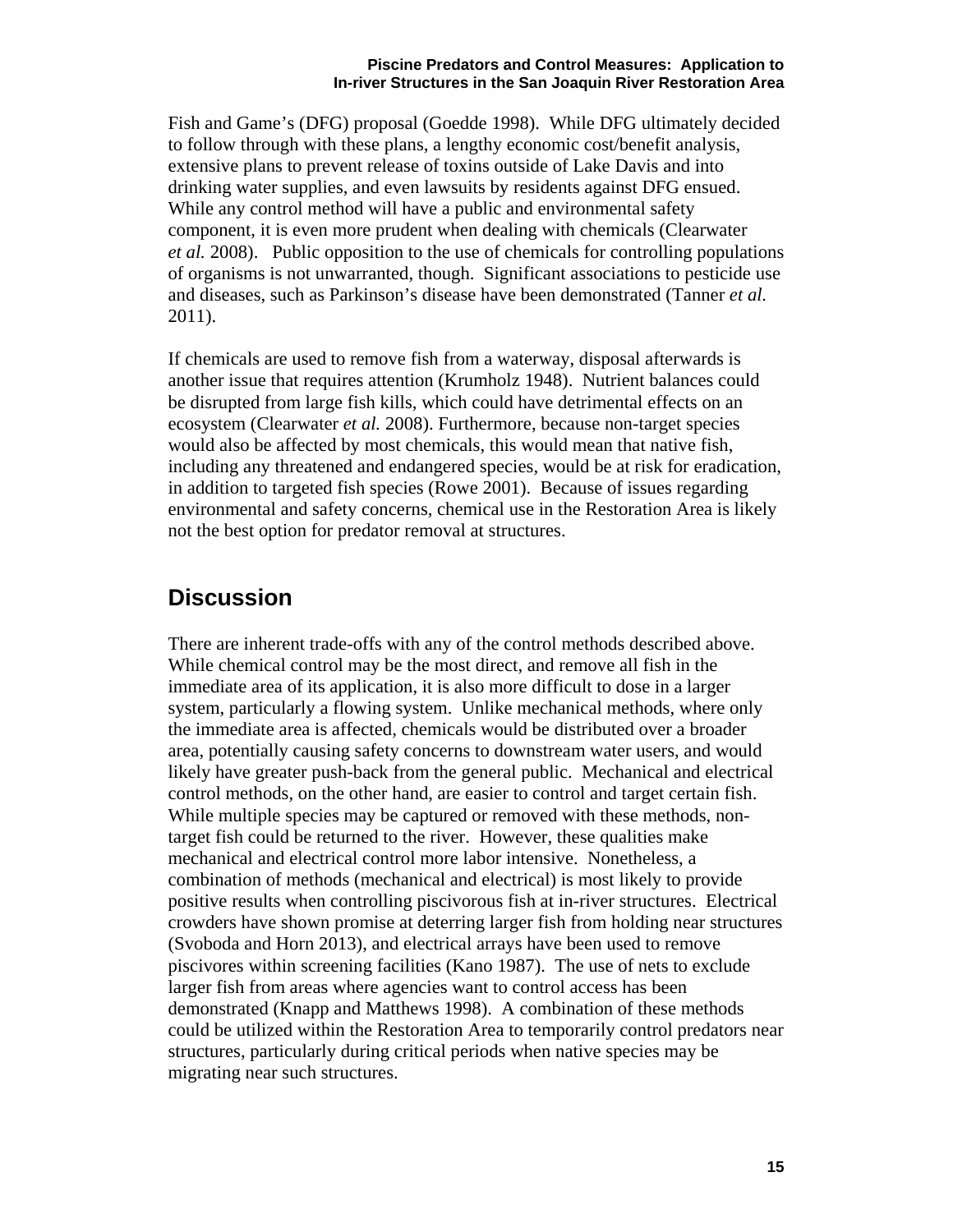A shortfall of most predator control studies is that efforts are only immediately recognized. Few studies evaluate the results of control efforts over extended periods of time. Reported results of these studies typically describe the numbers or biomass of predators removed (Liston *et al.* 1994) or increases in prey-fish recovery rates immediately following predator removals (Kano 1987; Ledgerwood *et al.* 1994; Cavallo *et al.* 2012). In other studies, expectations of control efforts may be modeled (Beamesderfer *et al.* 1996; Peterson *et al.* 2008). Each waterway, where predator control efforts are conducted, is going to have a unique set of issues that affect predation and survival of resident fish. However, this does not preclude the use of predator control methods in the Restoration Area. Even though long-term increases in fish survival may be difficult to predict, removal efforts, nonetheless, have the potential to yield positive short-term results.

Beyond the sustainability of predator control efforts, other problems from predator control programs could surface. The San Joaquin River is largely dominated by nonnative fish (SJRRP 2013, *in draft*). Removing nonnative predators in an attempt to promote native fish recruitment could cause a compensatory response by other nonnative fish (Zavaleta *et al.* 2001). In ecosystems with numerous introduced species, results of targeting only one nonnative species for removal or control can have unintended results. For example, removal of largemouth bass in an ephemeral pond on Lake Mohave was coincident with increased abundance of crayfish and odonate (dragonfly) larvae which potentially caused an increase in predation on larval fish (Mueller and Burke 2005). In another pond from this study, largemouth bass removal was concurrent with an increase in centrarchids (+285%). Schooling razorback suckers in the area were observed with wounds on fins and caudal peduncles, being harassed by sunfish. After rotenone was applied a section of the North Fork of the Feather River in California, it was noted that the reduction in pikeminnow populations may have allowed a population of smallmouth bass to establish (Moyle *et al.* 1983). During removal of smallmouth bass in the Yampa River, nonnative small-bodied fish recruitment increased, possibly due to reduced predation pressure (Bestgen *et al.* 2007).

Nearly all predator control methods have some sort of size bias, generally skewed towards larger fish (Larson *et al.* 1986; Knapp and Matthews 1998; Chadderton *et al.* 2001). While some species have a positive correlation between size and salmonid predation (pikeminnow, catfish; Poe *et al.* 1991; Vigg *et al.* 1991), others have a negative correlation (black bass; Vigg *et al.* 1991; Tabor *et al.* 2007). Responses in systems with native and nonnative species to predator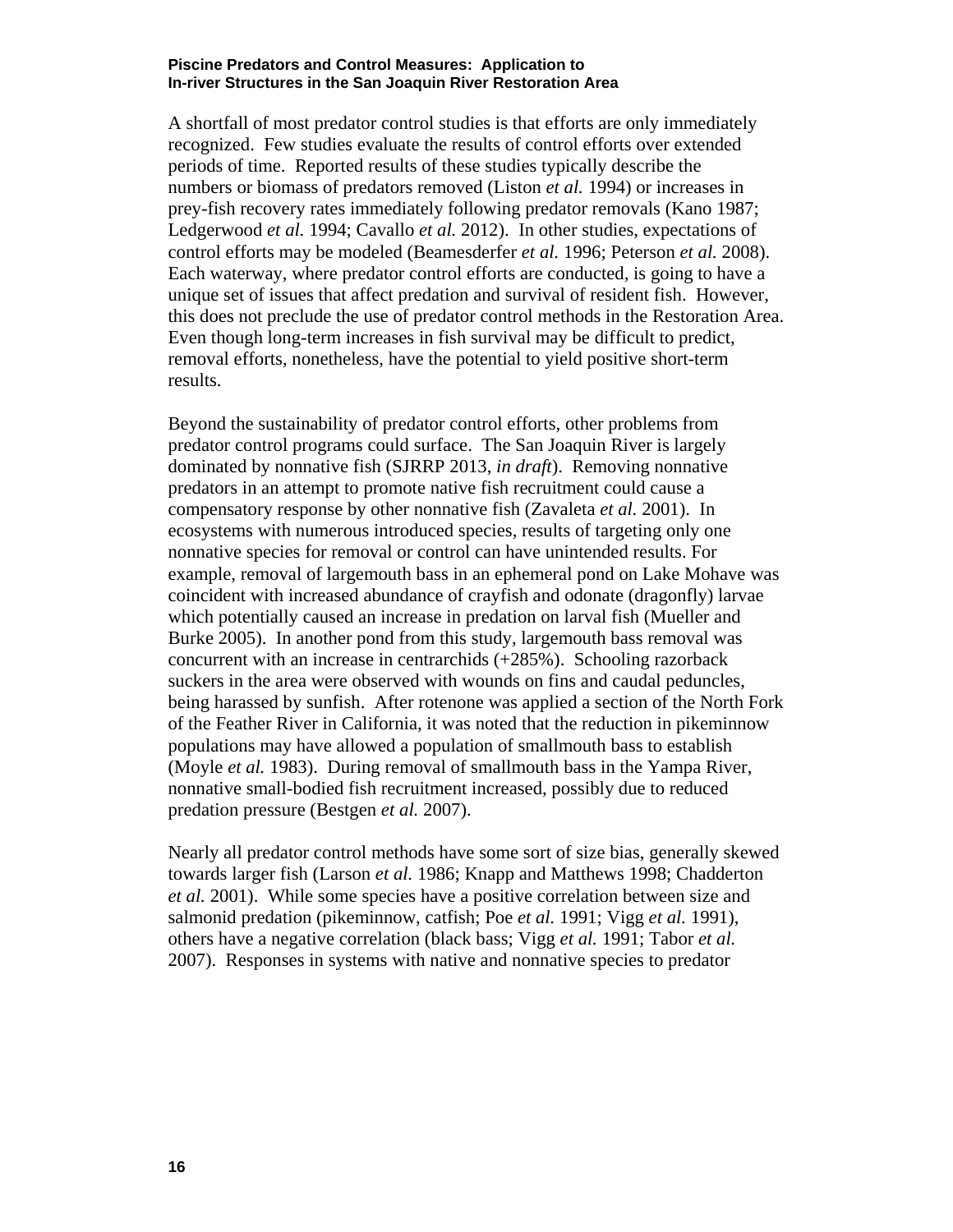control efforts should be understood prior to large-scale efforts. Without this knowledge, potentially detrimental results could occur from targeting single species for removal.

## <span id="page-24-0"></span>**INDIRECT CONTROL**

"[H]abitat improvements are usually more appropriate than fish population manipulations where introduced species thrive in altered habitats poorly suited for the native species (Beamesderfer 2000)." Because of environmental conditions in Central Valley streams, sustained predator removal, while possible, may not be practical because river habitat favors nonnative species over native ones (Marchetti and Moyle 1991; Reyenolds *et al.* 1993). Predator reductions from direct-control methods are usually short-lived because predators re-colonize these areas shortly after removal (Kano 1987; Cavallo *et al.* 2012). This is an inherent problem of an open system; there are no restrictions to prevent predators in other areas of the river from re-colonizing after removals (Gingras and McGee 1997).

Predator-control methods that require physical removal of predators have been largely dismissed in the scientific community (Mueller 2005; Beamesderfer 2000). Methods are often labor intensive and results describing the direct success of these programs are limited. While predation on juvenile salmon may be detrimental to the species' survival, the real issue is more likely that available habitat is unsuitable and favors nonnative fish. Long-term goals should focus on addressing the cause of the problem, rather than the symptoms (Meronek *et al.*  1996). While direct predator control efforts may initially reduce predation, continuing these efforts long-term may prove difficult. Intensive, sustained predator removal efforts may be necessary before increases in survival of target fish are realized (Cavallo *et al.* 2012). Even then, it is difficult to predict the outcome of predator control efforts. Only after significant involvement has been undertaken can results of these efforts be realized. While predator control could function to facilitate salmon reintroductions early in the restoration process, longterm efforts should shift towards sustainable practices that more effectively balance requirements of native species with river operations. An in-depth discussion of long-term goals that facilitate restoration efforts and reduce nonnative predation is beyond the scope of this paper. However, some key components are discussed in the following sections.

### <span id="page-24-1"></span>**Facility Improvements**

Structures such as dams and screening facilities provide refuge for predators, in addition to an influx of prey (Kano 1987; Rieman *et al.* 1991, BOR 2006). Facility operations can be adjusted to include regular predator removal efforts. However, like many direct control methods, this merely addresses symptoms of a larger problem- the problem of many screening facilities being that the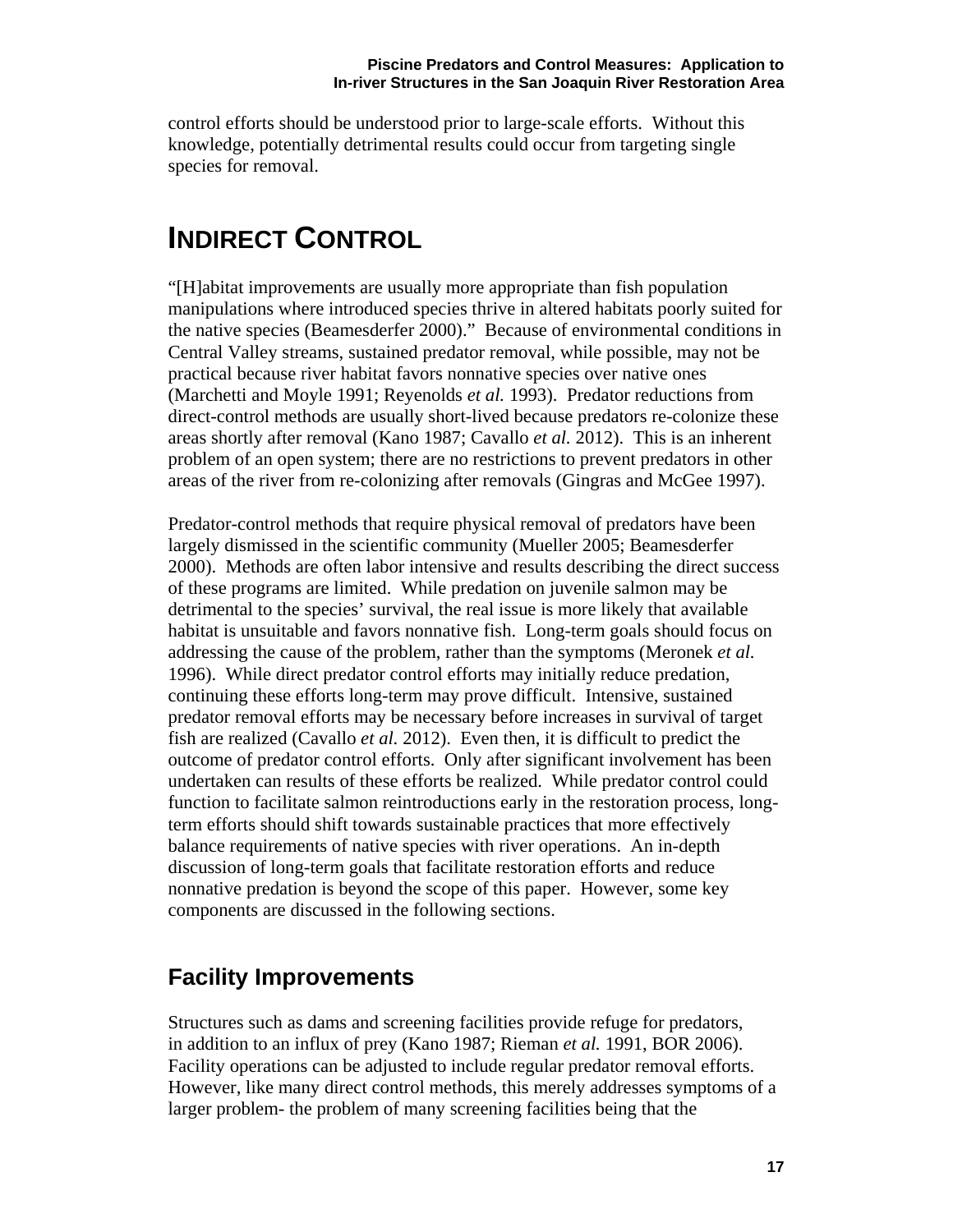construction design provides piscivorous fish with low velocity refuges and concentrate prey fish, funneling them towards these predators.

The TFCF is a fish salvage facility that diverts fish that would otherwise be entrained by downstream pumping facilities (*i.e.,* C.W. "Bill" Jones Pumping Plant that diverts water to the Delta-Mendota Canal; Liston *et al.* 1994). Striped bass and white catfish congregate in areas upstream and within the TFCF. In the TFCF, a series of louvers and bypass channels divert fish into holding tanks where fish are collected and transported downstream in the Delta. Predatory fish within the facility prey on smaller fish as they pass through the facility. Because threatened and endangered species enter the facility, regular predator control efforts take place at the TFCF (Liston *et al.* 1994). These efforts included lowering water in the secondary channel and flushing of the bypass tubes, in an effort to remove fish holding against the water velocities.

The Red Bluff Diversion Dam is a low-head dam, located near Red Bluff, California. The facility diverts water from the Sacramento River to the Corning and Tehama-Colusa Canals. The low-head dam creates a predator holding area because of slack flows behind the structure, where striped bass and pikeminnow congregate (Tucker *et al.* 1998). Juvenile salmon passing through the facility were noticeable disoriented, and those straying higher into the water column were often consumed by pikeminnow (Vogel *et al.* 1988). In 1984, juvenile salmonid loss by predation to pikeminnow was attributed as the primary loss (16–55%) of juvenile fish at this facility. In an attempt to reduce predator abundance near the dam, the dam gates were raised (starting in 1986) during non-irrigation seasons to allow dispersion and upstream pikeminnow movement. A reduction in pikeminnow holding below the dam was noted following this practice.

Beyond adjusting facility operations to support predator reductions, designing and improving facilities to minimize predator holding addresses a main problem regarding predation at in-river structures. While future structures are an integral component of the restoration process to prevent fish entrainment losses, the very nature of their design provides a velocity refuge for predators, and a constant source of prey (Kano 1987; Vogel *et al.* 1988; Vigg *et al.* 1991). Fish passing through these facilities are often weak and disoriented; directing fish through facilities typically concentrates them as well, providing an easy source of food for predators holding in velocity refuges (BOR 2006). Facilities should be designed, or modified, to minimize these low velocity refuges (Kano 1987; BOR 2006; Odenweller, *pers. comm.*). Fish outfalls should be designed to exit where predators may not hold as easily (high-velocity areas), and should not concentrate fish in areas easily accessible to predators (BOR 2006).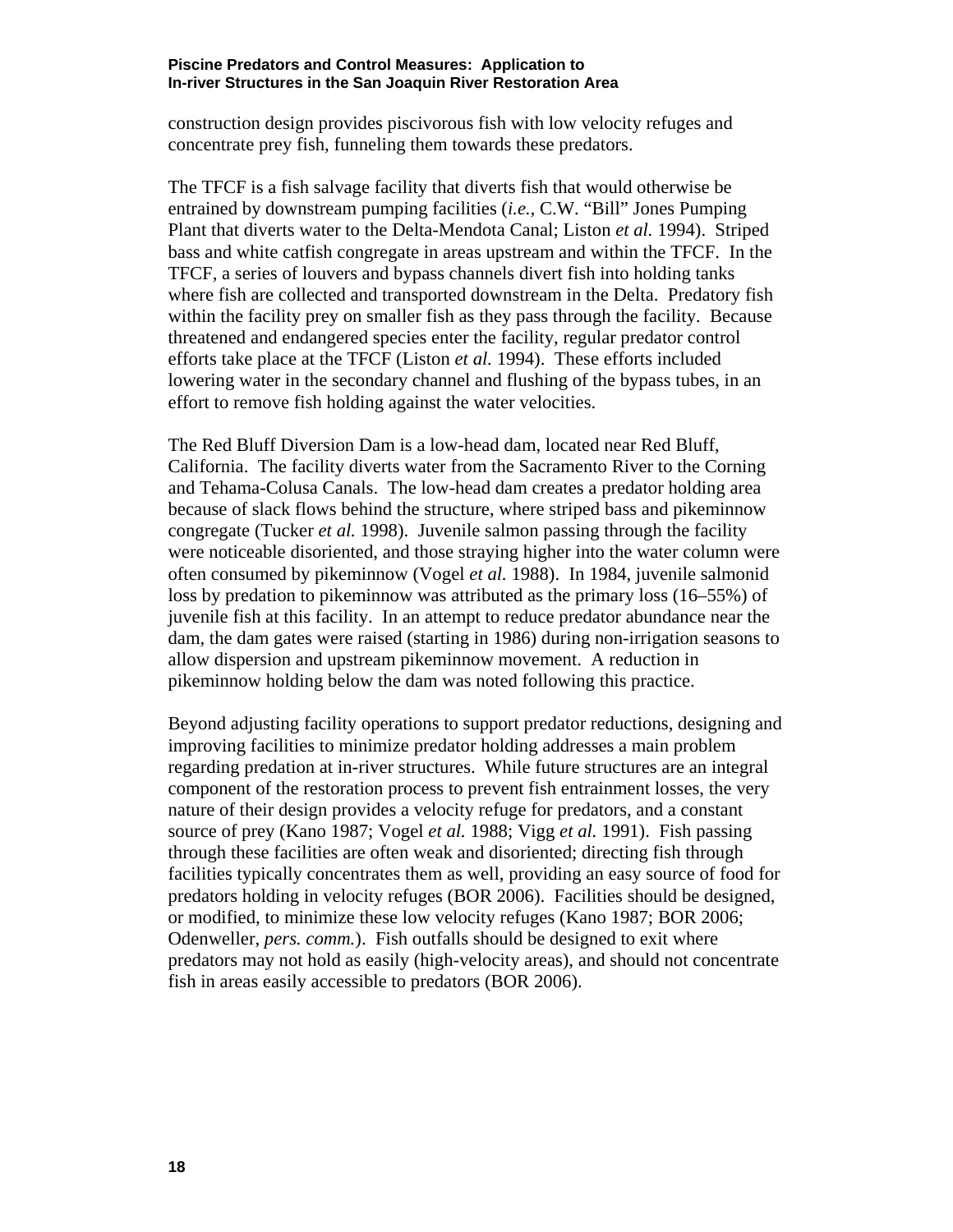### <span id="page-26-0"></span>**Regulatory Changes/Public Recruitment**

While agency-based angling may be less effective than other direct control methods (Liston *et al.* 1994), public participation in angling efforts has the potential to reduce piscivores throughout the Restoration Area. Public engagement can elicit response from a larger group of people than would otherwise be available using agency personnel. Methods to encourage public participation include removal of regulatory restrictions of fish take (Tyus and Saunders 2000), opening waterways to fishing that would otherwise be restricted (Larson *et al.* 1986; Paul *et al.* 2003), or development of a sport-reward fishery that provides anglers compensation for removal of fish targeted for exploitation (Zimmerman *et al.* 2000; Porter 2011).

As an alternative to the high cost of labor and equipment of electroshocking efforts, an experimental fishery was evaluated for removal of rainbow trout in a stream in Great Smokey Mountains National Park (Larson *et al.* 1986). While angler participation was initially high, it dropped rapidly after the first two weeks of a nine-week program. About half of the fish removed during this time were also removed during these first two weeks. However, catch-per-unit-effort was greater for angler-based efforts when compared to electrofishing efforts. It was noted that fish < 100 mm were not well represented in angler take, though. Because angler efforts declined with time, employing this method alone could fail to achieve target exploitation rates, and efforts may need to be supplemented. A similar study was evaluated at Quirk Creek, Alberta (Paul *et al.* 2003). In an attempt to remove nonnative brook trout threatening native bull (*S. confluentus*) and cutthroat trout, groups of anglers were taken on organized trips to the study area. Anglers first had to pass a fish-identification test to ensure proper harvest of target species. Angling efforts took place over a 3-yr. period, from 1998 to 2000. Angling had little effect on brook trout populations. Because of their fast growth rate, low catchability, and early maturation, they were resilient to exploitation efforts. Conversely, native species had a higher catchability rate. Combined with incidental take (*i.e.,* mortality from hooking), selective harvest in this ecosystem had the potential to be detrimental to native fish populations.

One of the most extensive predator removal efforts, the pikeminnow sport-reward program, takes place in the Columbia River Basin (Beamesderfer *et al.* 1996; Friesen and Ward 1999; Porter 2011). In 2011, efforts included a sport-reward fisheries program that awarded anglers for harvesting pikeminnow >228 mm (9 inches) in a tiered system, rewarding greater monetary value for increasing numbers of fish, as well as rewards for returning spaghetti-tagged (Floy Tag, Inc., Seattle, WA) pikeminnow (Porter 2011); the basis of the program awarded anglers \$4 per pikeminnow returned to a registration station, for the first 100 fish caught. Increasing amounts were available for anglers returning >100 fish to the station (\$5 for fish 101–400, \$8 for fish >400). Anglers were awarded \$500 for spaghetti-tagged pikeminnow returned to the registration station. The spaghetti-tagged fish were used in conjunction with final numbers of harvested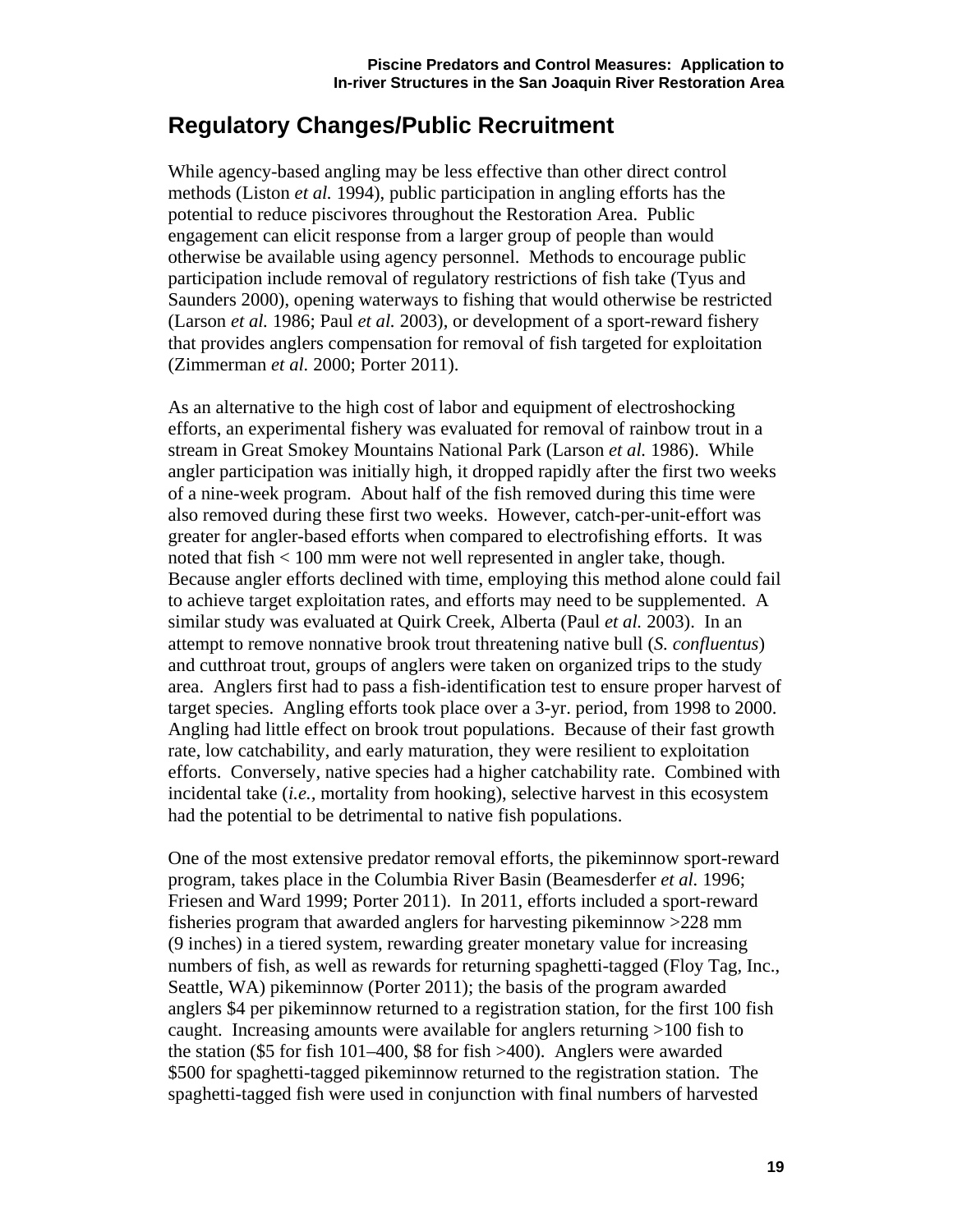pikeminnow, to calculate annual exploitation rates. Pikeminnow returned under the sport-reward program in 2011 totaled 155,312. Total payments in 2011, under this program, totaled \$1,062,188. System wide pikeminnow exploitation efforts suggest that a 15% pikeminnow exploitation rate was achieved which resulted in an estimated 36% reduction in salmonid predation.

Directly measuring reduction in predation of fishes proves difficult because of the complexity of the Columbia River system. Assumptions used in calculating the reduction in predation include: no compensatory response by other piscivorous fish, no variation in returning salmon adults or juvenile survival, no changes in river flows, and no changes in dam operations and turbine mortality (Beamesderfer *et al.* 1990). Because of these variables, it is difficult to directly measure the success of pikeminnow exploitation efforts (Beamesderfer *et al.*  1996; Friesen and Ward 1999).

Friesen and Ward (1999) state that any predator reduction program should only be one aspect of any management plan. For the San Joaquin Restoration Program, this means that predation at structures should be evaluated on the basis of the whole Restoration Reach before engaging in predator control efforts directed only at in-river structures (*e.g.,* Chowchilla Bifurcation Structure, Mendota Dam, Sack Dam/Arroyo Canal). While predation may be higher at these structures than other sections of the river, the sections of river without structures encompass a larger area, and a greater number of fish may be lost to predation in the stretches of river without man-made structures. For example, Rieman *et al.* (1991) states that predation "was more than 50 times greater immediately below the dam than that in the remaining reservoir," though predation outside the restricted zone below the dam accounted for 79% of the total predation in the system. Predatory fish are not exclusive to structures alone, and are present throughout the Restoration Area (SJRRP 2013, *in draft*). Focusing on predator control at structures alone may neglect the issue that predation in the remaining stretches of river may, by far, exceed predation at these structures.

Public angling may not directly reduce predator numbers near in-river structures, but long-term exploitation could reduce predator numbers in the Restoration Area, reducing predation pressure overall. Reducing predation at structures alone may not sufficiently alleviate predation pressure on juvenile salmon in the San Joaquin River; public participation by angling may help in reducing problematic predators (Beamesderfer *et al.* 1990). Tyus and Saunders (2000) suggest removal of take limits could encourage public angling and removal of target fish. However, restrictions exist only for striped bass (daily limit=2, min size=46 cm), black bass (daily limit=5), and sunfish (including crappie, daily limit=25) for nonnative piscivorous fish in the Restoration Area (DFW Regulations 2013). While important to determine which size class of fish need to be targeted for exploitation to maximize reduction in predation on native fish, take limits could be lifted in the Restoration Area to encourage public involvement and removal of these fish. For those predators identified as most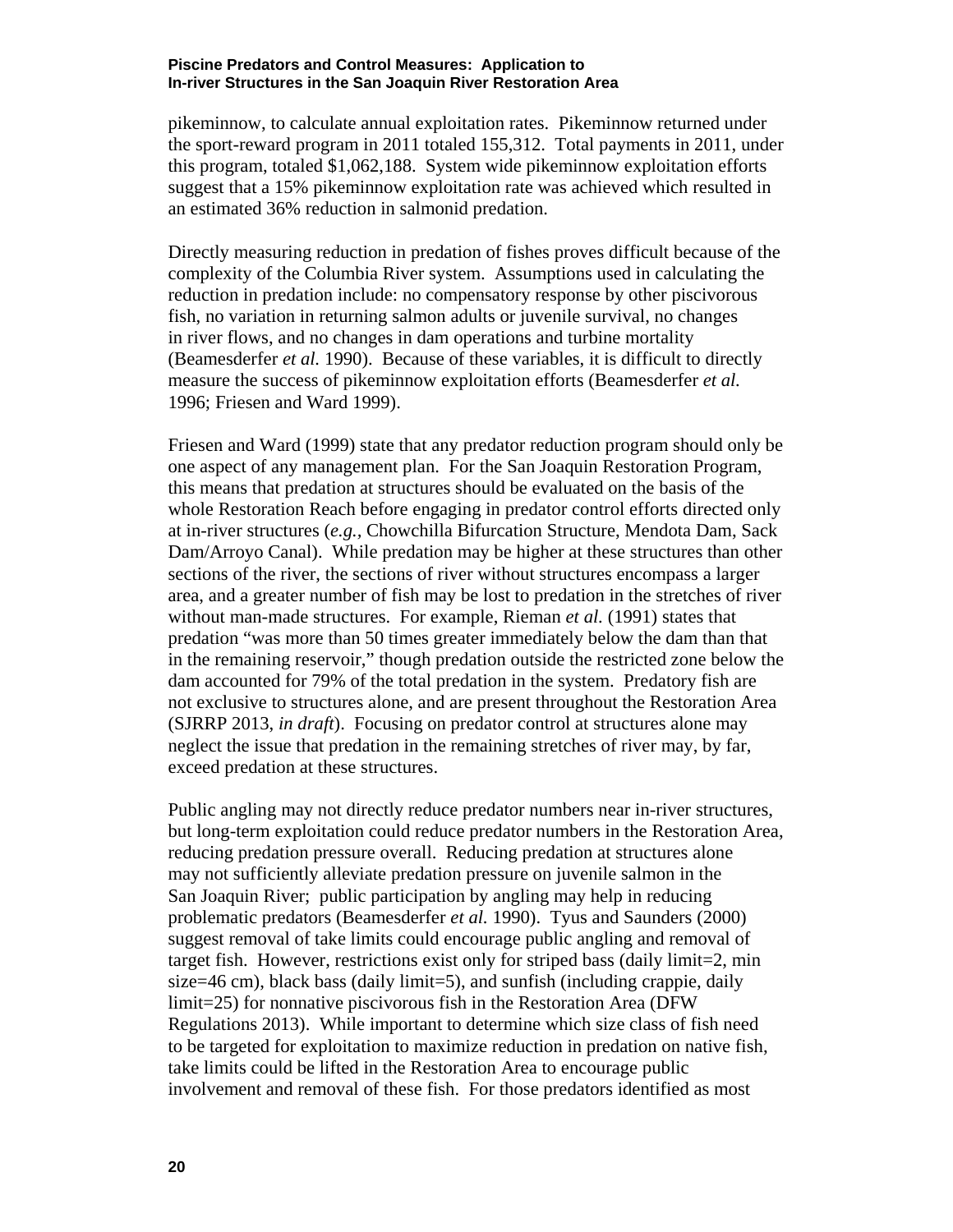problematic, a similar sport-reward fishing program could take place in the Restoration Area.

### <span id="page-28-0"></span>**Restoration-based Efforts**

Because of the potential for a constant influx of predators to in-river structures from other sections of river, efforts to reduce predators throughout the Restoration Area should be addressed. Successful establishment by nonnative fishes often correlates with environmental degradation (Britton *et al.* 2010). A growing field of evidence supports this statement (Brown 2000; Marchetti and Moyle 2001; Feyrer and Healy 2003). The mere introduction of alien species does not guarantee that species will become resident in the introduced system (Moyle and Light 1996). However, the gross alteration of available habitat and flows in the San Joaquin River support introduced warm-water species, and has disfavored native fish distribution in most of the Restoration Area.

Over a 5-yr period, fish assemblages were monitored in Putah Creek (Marchetti and Moyle 2001). During this time, a number of unusually dry years were followed by a number of unusually wet years. Nonnative fish abundance decreased in response to increasing flow, typically in downstream reaches where nonnative fish were usually dominant. It is hypothesized that higher summer flows provide cooler water to downstream reaches while reducing the favorability of habitat to nonnative fishes. Not only do higher flows increase native fish distribution by providing reduced temperatures, pool habitat, and water conductivity, but they also increase travel time of downstream-migrating fish (Marchetti and Moyle 2001; Cavallo *et al.* 2012). It is also thought that decreased temperatures from increasing flows decrease nonnative predator metabolism and increase salmonid survival. Because the Restoration Area is the southernmost range for Chinook salmon, increased temperatures from reduced flows increases mortality of these fish (Collis *et al.* 1995; Marine and Cech 2004). Dam releases providing continuous flow through the Restoration Area could help to reduce temperatures and increase flow in pools that may harbor nonnative predators. Increasing flows can reduce juvenile salmon outmigration time, reducing temporal exposure to predation, and promoting increased survival (Raymond 1979; Kondolf *et al.* 1996; Cavallo *et al.* 2012).

Other than the issue of insufficient river flows, several gravel pits exist in the Restoration Area. While abandoned mine pits are not an in-river structure, *per se*, the removal of streambed material creates an unnatural habitat that presents unique obstacles for native fish that would not otherwise be present (Reyenolds *et al.* 1993; Kondolf *et al.* 1996). These gravel pits have created areas where river flows reduce to slack water, which can disorient outmigrating smolts and provide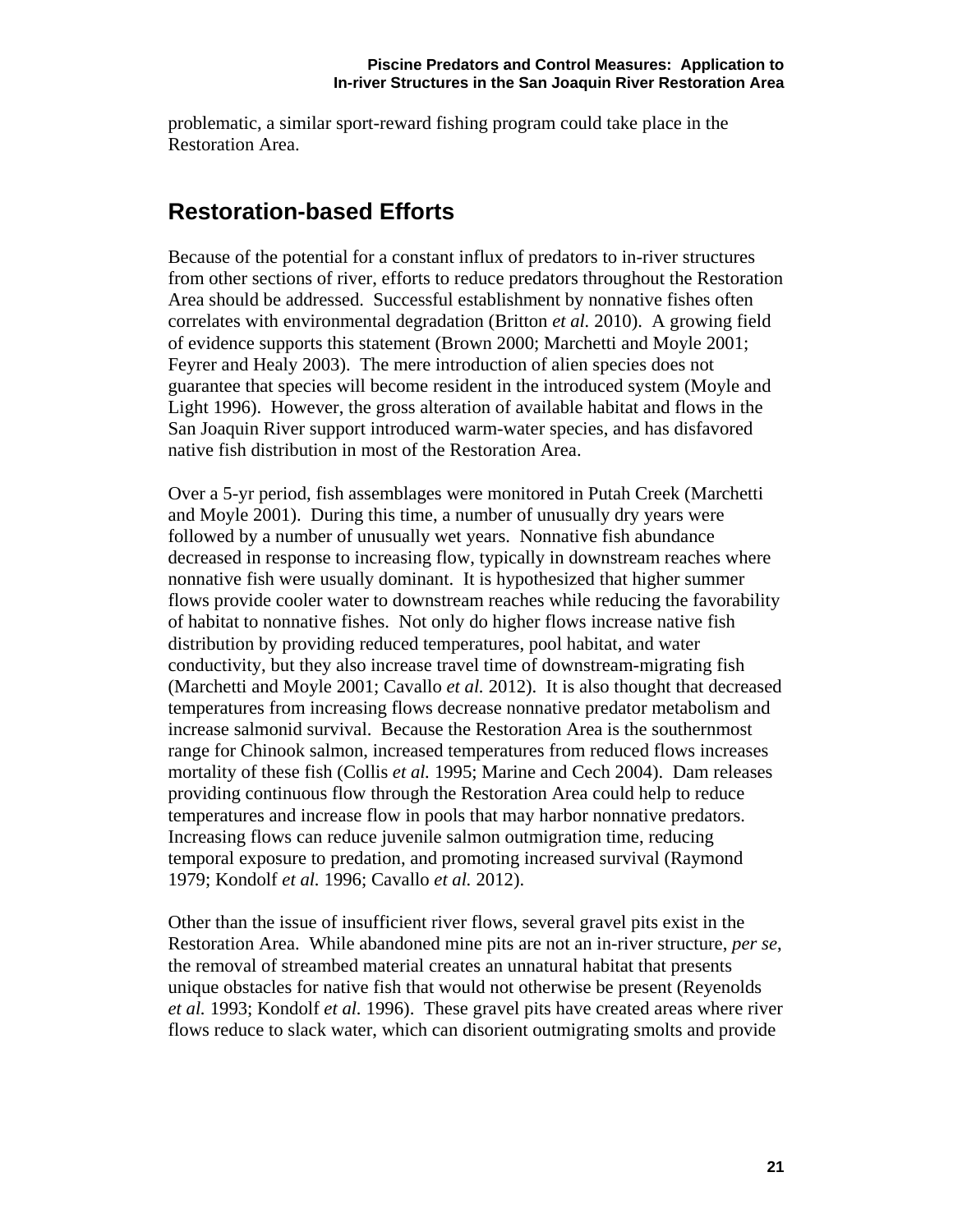habitat for black bass (Kondolf *et al.* 1996). Additionally, water temperatures in these sections of river may rise because otherwise flowing water slows and is exposed to sunlight for long periods of time (Norman *et al.* 1998).

From 1996−1997, sea-migrating brown trout (*Salmo trutta*) in Sweden were tracked using passive integrative transponder (PIT) tags to determine loss through an in-river pond on Önnerupsbäcken Creek (Olsson *et al.* 2001). Clay-pit ponds have been joined with rivers and streams in Sweden for denitrification of agricultural runoff. However, the issues that resulted from this in-river structure were initially overlooked. While the migrating fish species, brown trout, and the primary resident predator, northern pike, are not the target species in the San Joaquin River, this study presents similar issues that exist with the in-river mine pits in the Restoration Area. Results suggest an increased time for smolts migrating through the pond and greater migration losses, compared to stream sections. This loss increase was suggested to be a factor of predation by resident predators and loss of migration cues, such as reduced flow rates through the pond section.

Similar in structure to the denitrification ponds used on the Önnerupsbäcken Creek, several gravel extraction pits exist on the Tuolumne River in California (McBain & Trush 2000). Along with other compounding factors, these pits were determined to be a refuge for predators that would ultimately reduce outmigrating salmonids (EA Engineering 1992). In 2001, Special Run Pool 9 (SRP 9), a wide pool on the Tuolumne River, created by in-stream gravel mining, was reconstructed, filling in the majority of the gravel pit to more closely resemble the original river channel (TID and MID 2005). While the reconstruction was successful, the restoration effort was ultimately determined unsuccessful at reducing nonnative predators. Black bass populations decreased following a 1997 flood but increased during low flow years thereafter; 2003 predator estimates did not reveal a significant reduction in predator populations (Stillwater 2006). However, the idea has been proposed that the failure to reduce predators doesn't necessarily equate in a failure to reduce predation. It has been suggested that black bass hold closer to river margins while salmon migrate through more central portions of the channel, effectively providing spatial separation between predator and prey (TID and MID 2005). River 2D modeling of SRP 9 suggests that normal spring flows can provide the velocity gradient to provide a corridor for outmigrating salmonids from black bass (McBain and Trush 2006).

## <span id="page-29-0"></span>**CONCLUSION**

Unfortunately, information regarding the success of predator removal programs is far from conclusive. Beamesderfer (2000) highlights three questions when deciding to pursue programs such as predator control: Is the identified problem significant? Can it be affected? Is it acceptable? Often, studies fail to acknowledge whether programs are sustainable, or can remove sufficient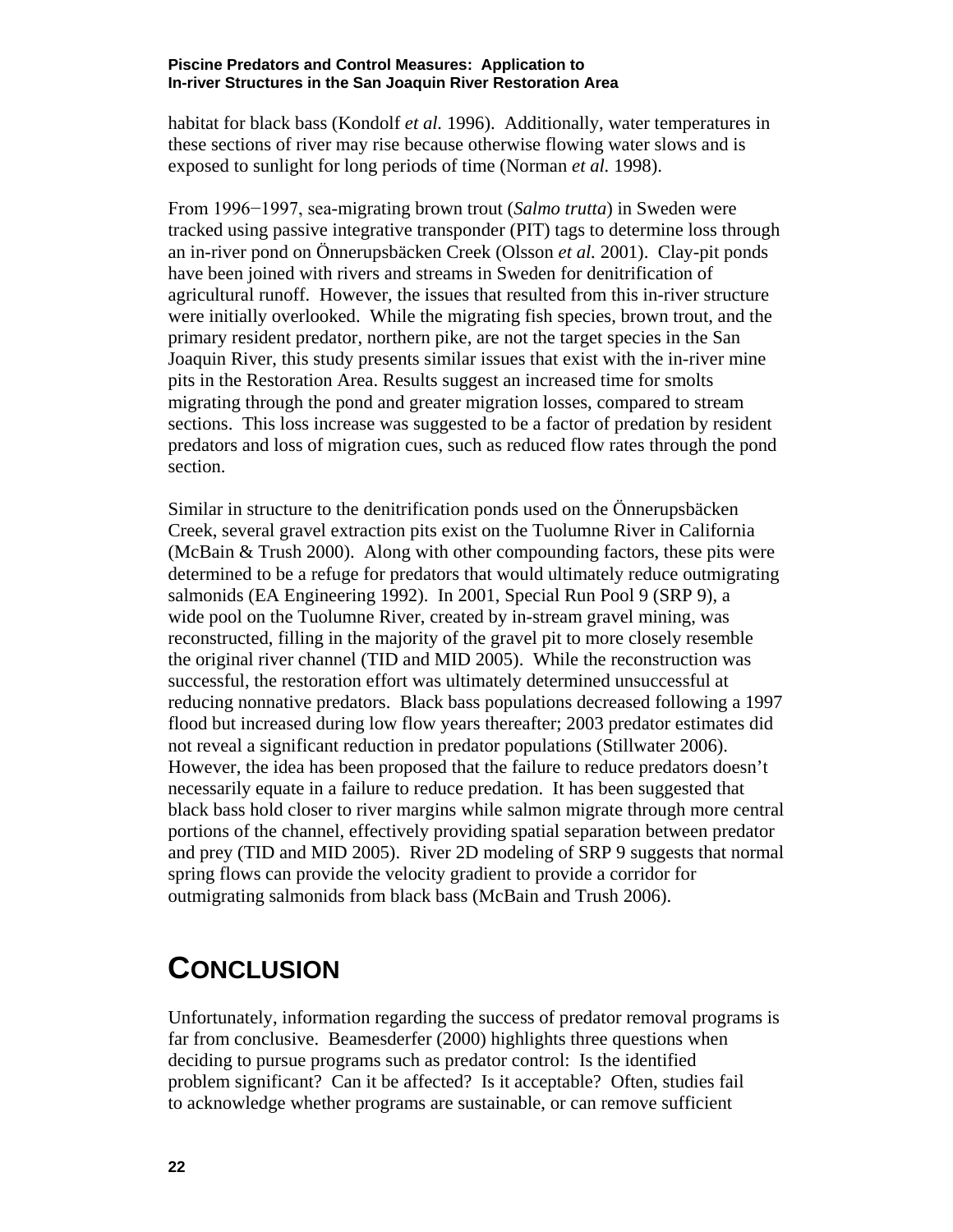numbers of predators to increase native fish recruitment. Post-evaluation of any control program is necessary to provide valuable information to the program. However, few studies evaluate the relevant issue: predatory fish are removed to help a target species (*e.g.,* Chinook salmon). So, after predator removal, did numbers of the target species increase (Novinger and Rahel 2003)? Is recruitment now higher than before (Mueller 2005)?

While direct control efforts are not likely sustainable, they should be included as part of broader restoration efforts. During initial efforts, direct control may facilitate reintroduction of salmon in the Restoration Area by reducing immediate predation pressure. However, long-term efforts should be directed at increasing habitat suitable for native fish while concurrently reducing habitat that favors nonnative species. Unfortunately, there is no simple solution to a complex problem. Merely removing predators at structures may fail to alleviate pressure from predation on fishes. Because the San Joaquin River is essentially an open system, recruitment at in-river structures may prove to be too great to realize benefits from removal efforts. On the other hand, predator removal efforts may be effective for reducing predation pressure if efforts are concentrated during periods of fish passage (*i.e.,* salmonid outmigration).

"[H]abitat restoration efforts should be evaluated *a priori* and biologically prioritized so that scarce resources can be allocated to efforts with the greatest potential and least amount of risk, in terms of meeting conservation and recovery goals" (Budy and Schaller 2007). Prior to committing funds to a predator control program, it should be evaluated whether or not the limiting factor is piscivorous fish (Kondolf *et al.* 2008). If so, a programmatic approach that will attempt to alleviate predation by long-term reduction in predators, whereby the river provides habitat that was once favorable to salmon while potentially reducing habitat suitable to nonnative predators (along with other nonnative fish), should be considered. Merely attempting to remove piscivorous fish without addressing the issues that provide for their recruitment may result in a failure to achieve target restoration goals.

## <span id="page-30-0"></span>**ACKNOWLEDGMENTS**

I would like to thank Don Portz and Zak Sutphin, Bureau of Reclamation, for providing invaluable guidance while completing this research. I would also like to thank Dan Odenweller, California Department of Fish and Game, retired, Joe Merz, Cramer Fish Sciences, and Jose Setka, East Bay Municipal Utility District, for taking time from their busy schedules to discuss predation issues with me, while providing direction and valuable fisheries knowledge from their own research and expertise.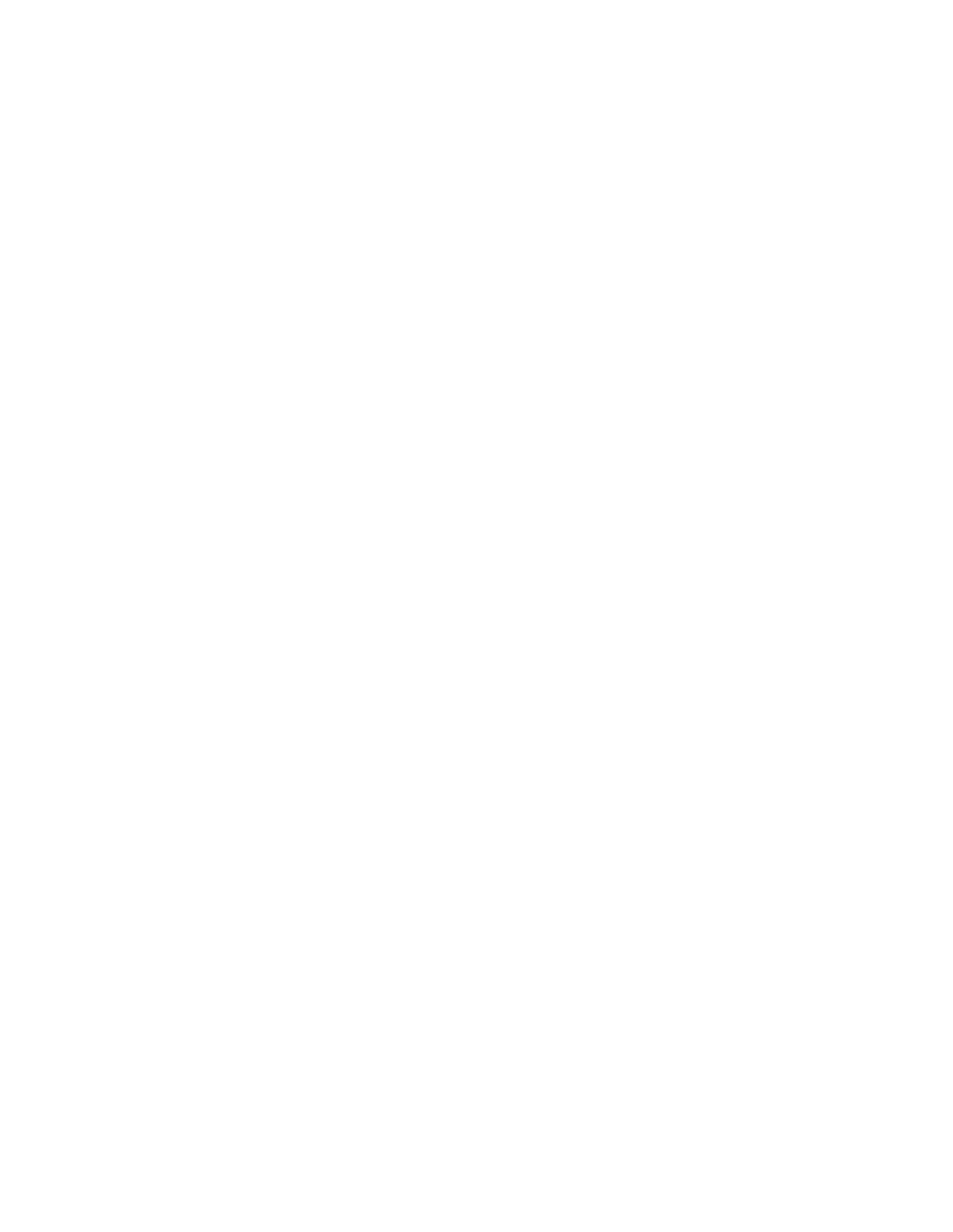## <span id="page-32-0"></span>**LITERATURE CITED**

- Beamesderfer, R.C.P. 2000. Managing fish predators and competitors: Deciding when intervention is effective and appropriate. Fisheries Management 25: 18–23.
- Beamesderfer, R.C.P., B.E. Rieman, L.J. Bledsoe, and S. Vigg. 1990. Management implications of a model of predation by a resident fish on juvenile salmonids migrating through a Columbia River reservoir. North American Journal of Fisheries Management 10: 290–304.
- Beamesderfer, R.C.P., D.L. Ward, and A.N. Nigro. 1996. Evaluation of the biological basis for a predator control program on northern squawfish (*Ptychocheilus oregonensis*) in the Columbia and Snake Rivers. Canadian Journal of Fisheries and Aquatic Sciences 53: 2898–2908.
- Beauchamp, D.A. 1990. Seasonal and diel food habits of rainbow trout stocked as juveniles in Lake Washington. Transactions of the American Fisheries Society 119: 475–482.
- Beauchamp, D.A. 1995. Riverine predation on sockeye salmon fry migrating to Lake Washington. North American Journal of Fisheries Management 15: 358–365.
- Bestgen, K.R., C.D. Walford, A.A. Hill, and J.A. Hawkins. 2007. Native fish response to removal of non-native predator fish in the Yampa River, Colorado. Colorado River Recovery Implementation Program Project Number 140. Larval Fish Laboratory Contribution 150.
- [BOR] Bureau of Reclamation. 2006. Fish Protection at Water Diversions. Denver; Water Resources Technical Publication. 480 p.
- Britton, J.R., R.E. Gozlan, and G.H. Copp. 2010. Managing non-native fish in the environment. Fish and Fisheries 12: 256–274.
- Brown, L.R. 2000. Fish communities and their associations with environmental variables, lower San Joaquin River drainage, California. Environmental Biology of Fishes 57: 251–269.
- Brown, L.R. and D. Michniuk. 2007. Littoral fish assemblages of the aliendominated Sacramento-San Joaquin Delta, California, 1980-1983 and 2001-2003. Estuaries and Coasts 30: 186–200.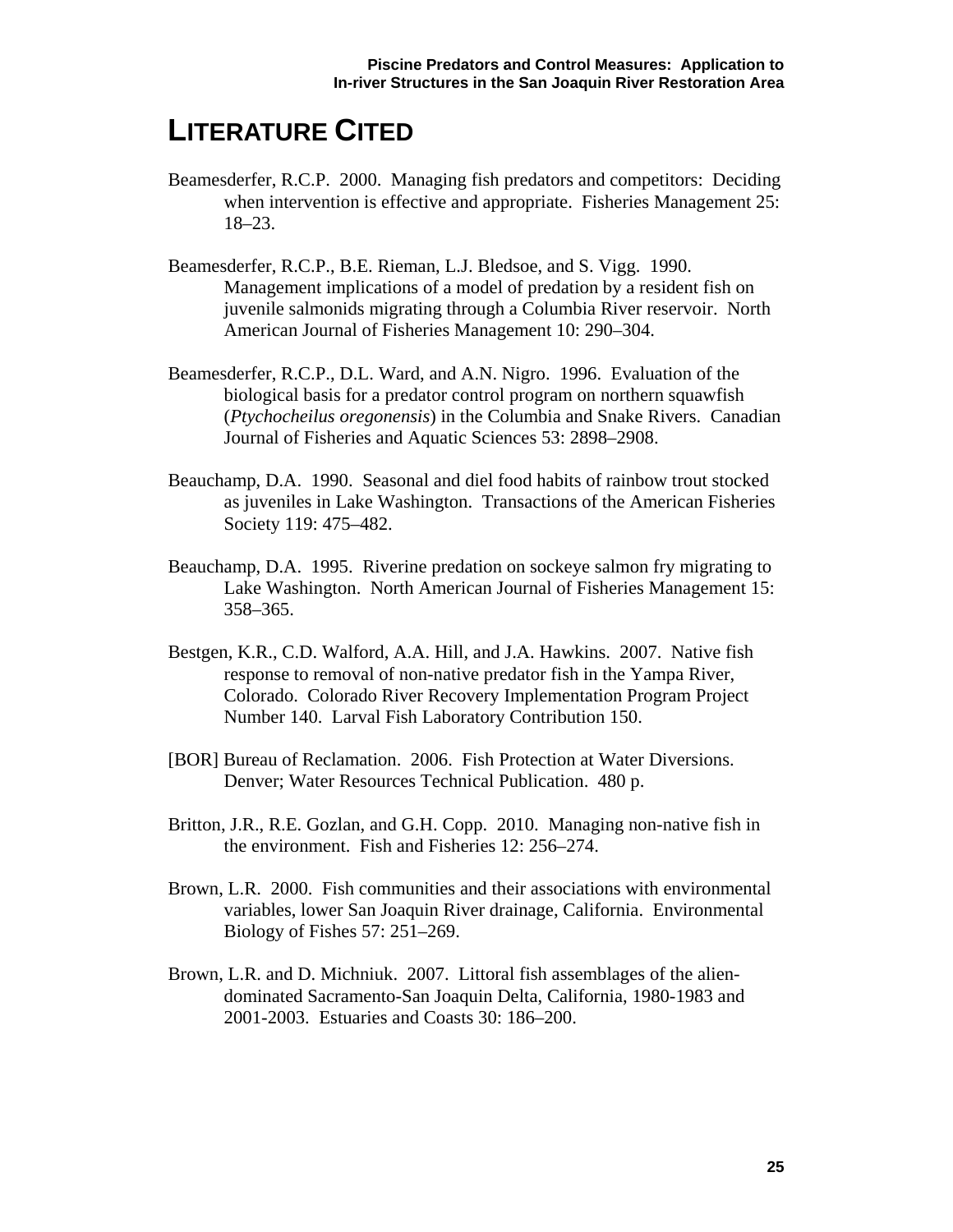- Browne, D.R. and J.B. Rasmussen. 2009. Shifts in the trophic ecology of brook trout resulting from interactions with yellow perch: an intraguild predatorprey interaction. Transactions of the American Fisheries Society 138: 1109–1122.
- Budy, P. and H. Schaller. 2007. Evaluating tributary restoration potential for Pacific salmon recovery. Ecological Applications 17: 1068–1086.
- Cavallo, B., J. Merz, and J. Setka. 2012. Effects of predator and flow manipulation on Chinook salmon (*Oncorhynchus tshawytscha*) survival in an imperiled estuary. Environmental Biology of Fishes (2012): 1–11.
- Chadderton, L., S. Kelleher, A. Brow, T. Shaw, B. Studholme, and R. Barrier. 2001. Testing the efficacy of rotenone as a piscicide for New Zealand pest species. Managing Invasive Freshwater Fish in New Zealand. Proceedings of a workshop hosted by the Department of Conservation, pp. 131–142.
- Clearwater, S.J., C.W. Hickey, and M.L. Martin. 2008. Overview of potential piscicides and molluscicides for controlling aquatic pest species in New Zealand. Science for Conservation 283. 74 p.
- Collis, K., R.E. Beaty, and B.R. Crain. 1995. Changes in catch rate and diet of northern squawfish associated with the release of hatchery-reared juvenile salmonids in a Columbia River reservoir. North American Journal of Fisheries Management 15: 346–357.
- [DFW Regulations] 2013-2014 Freshwater Sport Fishing Regulations. 2013. California Department of Fish and Wildlife, Sacramento, CA.
- Dudley, R.K. and W.J. Matter. 2000. Effects of small green sunfish (*Lepomis cyanellus*) on recruitment of Gila chub (*Gila intermedia*) in Sabino Creek, Arizona. The Southwestern Naturalist 45: 24–29.
- Dunham, J.B., S.B. Adams, R.E. Schroeter, and D.C. Novinger. 2002. Alien invasions in aquatic ecosystems: toward an understanding of brook trout invasions and potential impacts on inland cutthroat trout in western North America. Reviews in Fish Biology and Fisheries 12: 373–391.
- [EA Engineering] EA Engineering, Science, and Technology. 1992. Fisheries studies report. In Report of the Turlock Irrigation District and Modesto Irrigation District pursuant to Article 39 of the license for the Don Pedro project (Project No. 2299) before the US Federal Energy Regulatory Commission (Vol. II).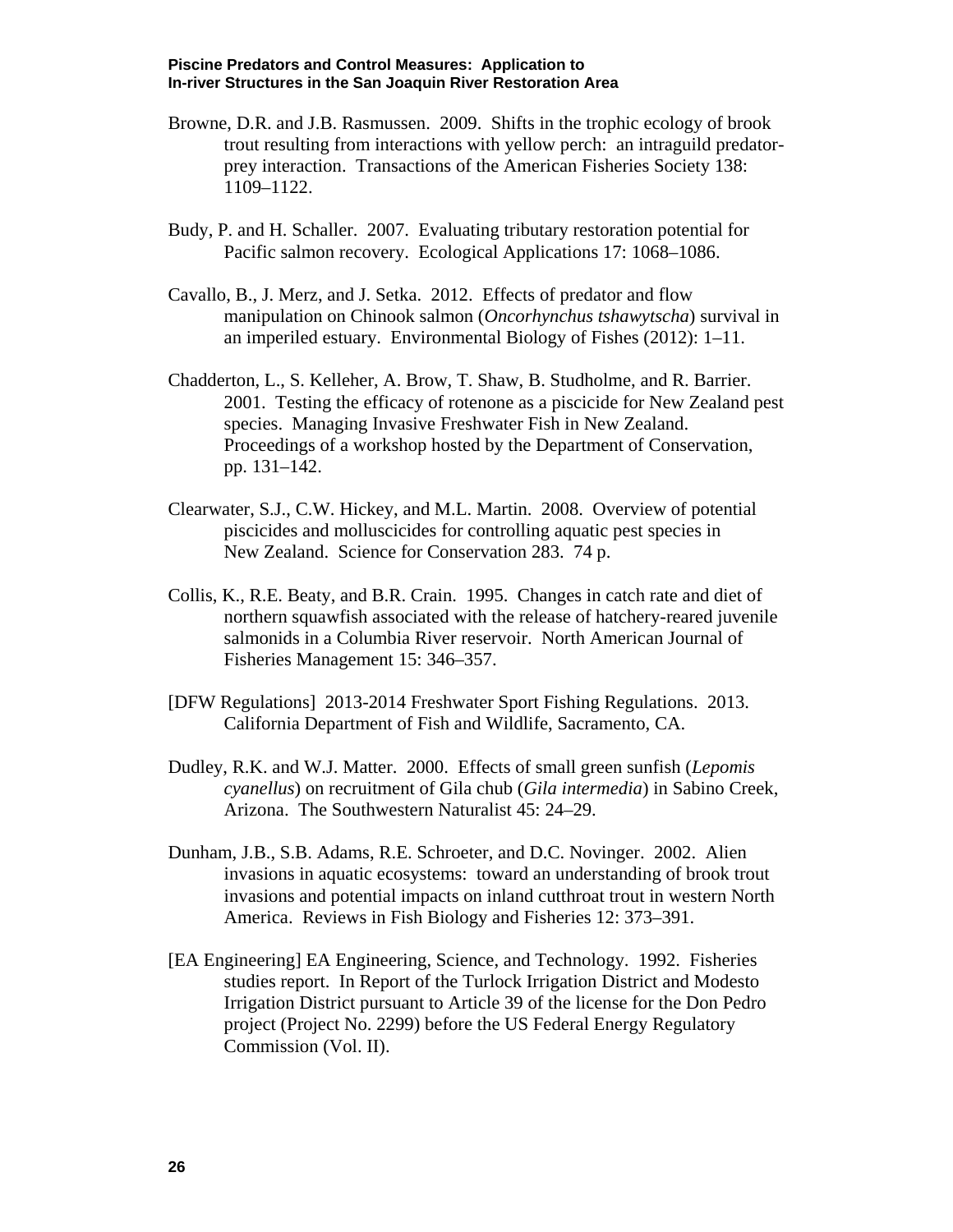- [EPA] United States Environmental Protection Agency. 2000. New perspectives in electroshocking. Office of Research and Development, EPA/600/R-99/108.
- East, P. and P. Magnan. 1991. Some factors regulating piscivory of brook trout, *Salvelinus fontinalis*, in lakes of the Laurentian Shield. Canadian Journal of Fisheries and Aquatic Sciences 48: 1735–1743.
- Feyrer, F. and M.P. Healey. 2003. Fish community structure and environmental correlates in the highly altered southern Sacramento-San Joaquin Delta. Environmental Biology of Fishes 66: 123–132.
- Friesen, T.A. and D.L. Ward. 1999. Management of northern pikeminnow and implications for juvenile salmonid survival in the Lower Columbia and Snake Rivers. North American Journal of Fisheries Management 19: 406– 420.
- Fritts, A.L. and T.N. Pearsons. 2004. Smallmouth bass predation on hatchery and wild salmonids in the Yakima River, Washington. Transactions of the American Fisheries Society 133: 880–895.
- Gingras, M. and M. McGee. 1997. A telemetry study of striped bass emigration from Clifton Court Forebay: Implications for predator enumeration and control. California Department of Fish and Game, Technical Report 54.
- Goedde, N.R. 1998. The poisoning of Lake Davis: Weighing the risks. Environs: Environmental Law and Policy Journal 21: 3–24.
- Gresswell, R.E. 1991. Use of antimycin for removal of brook trout from a tributary of Yellowstone Lake. North American Journal of Fisheries Management 11: 83–90.
- Hall, Jr., F.A. 1979. An evaluation of downstream migrant Chinook salmon (*Oncorhynchus tshawytscha*) losses at Hallwood-Cordua fish screen. Anadromous Fisheries Branch Administrative Report No. 79-5.
- Kano, R.M. 1987. The effects of trashrack and bypass design and predator control on predation losses of juvenile Chinook salmon at Hallwood-Cordua fish screen. Interagency Ecological Study Program for the Sacramento-San Joaquin Estuary.
- Kim, G.W. and D.R. DeVries. 2001. Adult fish predation on freshwater limnetic fish larvae: a mesocosm experiment. Transactions of the American Fisheries Society, 130: 189–203.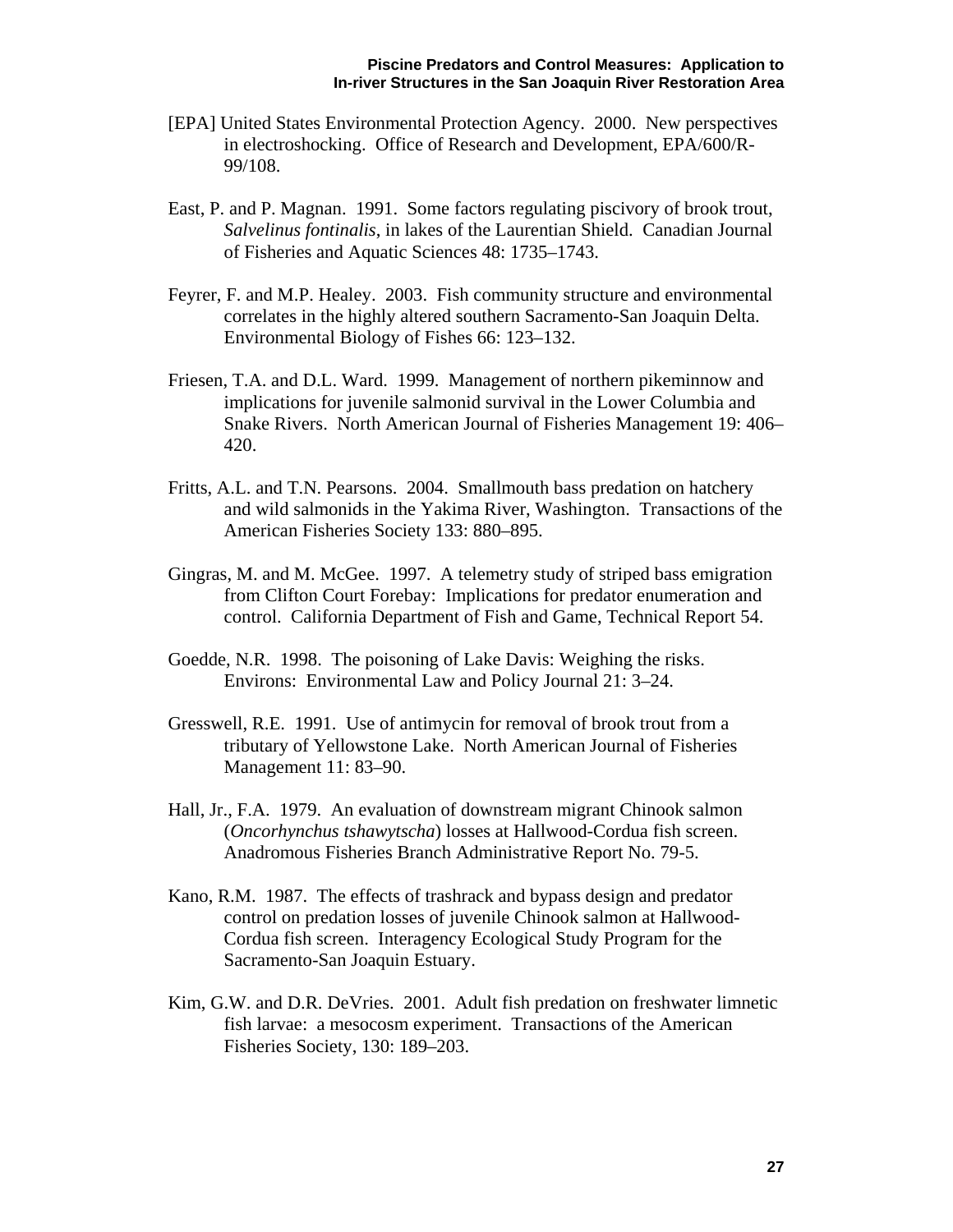- Knapp, R.A. and K.R. Matthews. 1998. Eradication of nonnative fish by gill netting from a small mountain lake in California. Restoration Ecology 6: 207–213.
- Kondolf, G.M., P.L. Angermeier, K. Cummins, T. Dunne, M. Healey, W. Kimmerer, P.B. Moyle, D. Murphy, D. Patten, S. Railsback, D.J. Reed, R. Spies, and R. Twiss. 2008. Projecting cumulative benefits of multiple river restoration projects: An example from the Sacramento-San Joaquin River System in California. Environmental Management 42: 933–945.
- Kondolf, G.M., J.C. Vick, and T.M. Ramirez. 1996. Salmon spawning habitat rehabilitation on the Merced River, California: an evaluation of project planning and performance. Transactions of the American Fisheries Society 125: 899–912.
- Krueger, D.M., E.S. Rutherford, and D.M. Mason. 2011. Influence of predation mortality on survival of Chinook salmon parr in a Lake Michigan tributary. Transaction of the American Fisheries Society 140: 147–163.
- Krumholz, L.A. 1948. The use of rotenone in fisheries research. The Journal of Wildlife Management 12: 305–317.
- Larson, G.L., S.E. Moore, and D.C. Lee. 1986. Angling and electrofishing for removing nonnative rainbow trout from a stream in a national park. North American Journal of Fisheries Management 6: 580–585.
- Ledgerwood, R.D., E.M. Dawley, L.G. Gilbreath, M.A. Toner, T.P. Poe, and H.L. Hansen. 1994. Effectiveness of predator removal for protecting juvenile fall Chinook salmon released from Bonneville Hatchery, 1993. Report by National Marine Fisheries Service to the U.S. Department of Energy, Bonneville Power Administration, Division of Wildlife, Seattle, Washington, Project No. 90-077, 57 p.
- Lintermans, M. and T. Raadik. 2001. Local eradication of trout from streams using rotenone: the Australian experience. Managing Invasive Freshwater Fish in New Zealand. Proceedings of a workshop hosted by the Department of Conservation, pp. 95–111.
- Liston, C., C. Karp, L. Hess, and S. Heibert. 1994. Summary of the fish predator removal program and intake channel studies, 1991–1992. Tracy Fish Collection Facility Studies, California, Volume 1. U.S. Department of the Interior, Bureau of Reclamation Mid-Pacific Region and Denver Technical Services Center.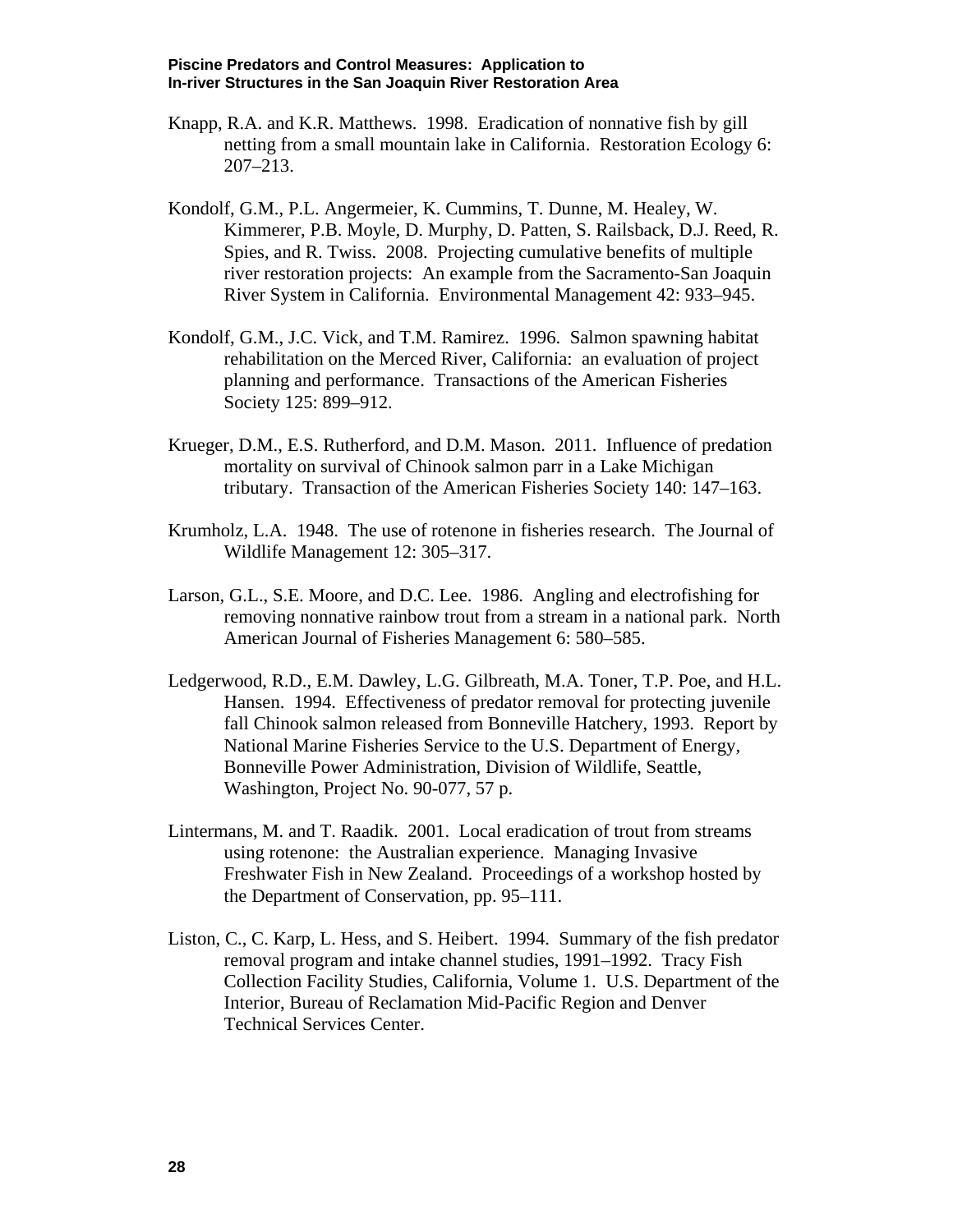- Marchetti, M.P. and P.B. Moyle. 2001. Effects of flow regime on fish assemblages in a regulated California stream. Ecological Applications 11: 530–539.
- Marine, K.R. and J.J. Cech, Jr. 2004. Effects of high water temperature on growth, smoltification, and predator avoidance in juvenile Sacramento River Chinook salmon. North American Journal of Fisheries Management 24: 198–210.
- McBain & Trush. 2000. Habitat restoration plan for the lower Tuolumne River corridor. Final report to the Tuolumne River Technical Advisory Committee, McBain and Trush, Arcata, California.
- Meronek, T.G., P.M. Bouchard, E.R. Buckner, T.M. Burri, K.K. Demmerly, D.C. Hateli, R.A. Klumb, S.H. Schmidt, and D.W. Coble. 1996. A review of fish control projects. North American Journal of Fisheries Management 16: 63–74.
- Merz, J.E. 2002. Comparison of diets of prickly sculpin and juvenile fall-run Chinook salmon in the lower Mokelumne River, California. The Southwestern Naturalist 47: 195–204.
- Moyle, P.B. 1973. Recent changes in the fish fauna of the San Joaquin River system. Cal-Nevada Wildlife 1973, 60–63.
- Moyle, P.B. 2002. Inland Fishes of California. University of California Press.
- Moyle, P.B and T. Light. 1996. Fish invasions in California: Do abiotic factors determine success? Ecology 77: 1666–1670.
- Moyle, P.B., B. Vondracek, and G.D. Grossman. 1983. Responses of fish populations in the North Fork of the Feather River, California, to treatments with fish toxicants. North American Journal of Fisheries Management 3: 48–60.
- Mueller, G.A. 2005. Predatory fish removal and native fish recovery in the Colorado River mainstem. Fisheries 30: 10–19.
- Mueller, G.A. and T. Burke. 2005. Survival of young razorback sucker in relation to stocking rates (fish/ha) and in the presence or absence of predator communities in Lake Mohave, Arizona-Nevada. In: Proceedings from two symposia: Restoring Native Fish to the Lower Colorado River: Interactions of Native and Non-Native Fish and Restoring Natural Function within a Modified Riverine Environment: the Lower Colorado River. Albuquerque, NM: US Fish and Wildlife Service, Southwest Region. pp. 155–163.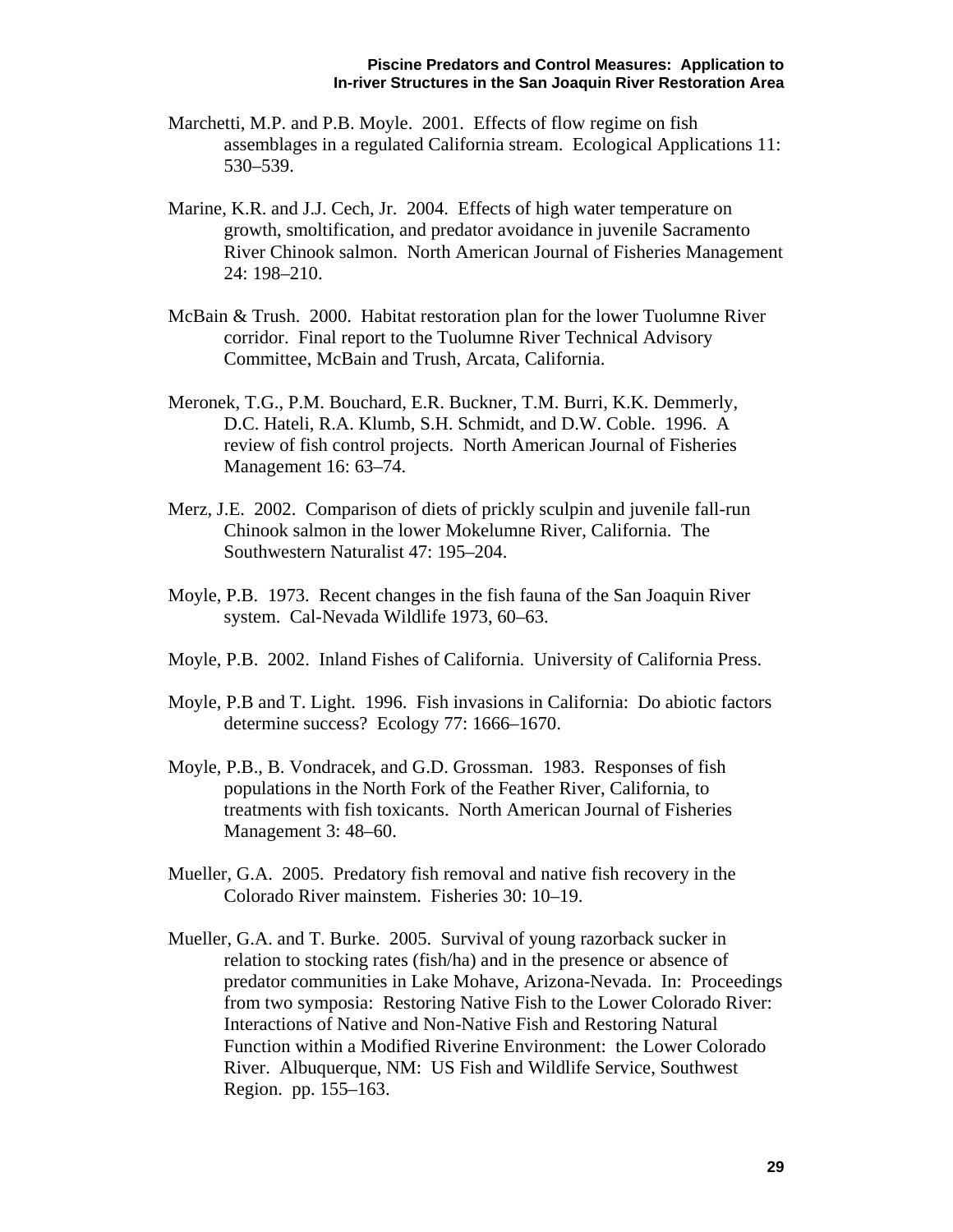- Nobriga, M.L. and F. Feyrer. 2007. Shallow-water piscivore-prey dynamics in California's Sacramento-San Joaquin Delta. San Francisco Estuary and Watershed Science 5(2).
- Nobriga, M.L., F. Feyrer, and R.D. Baxter. 2006. Aspects of Sacramento pikeminnow biology in nearshore habitats of the Sacramento-San Joaquin Delta, California. Western North American Naturalist 66: 106–114.
- Norman, D.K., C.J. Cederholm, and W.S. Lingley, Jr. 1998. Flood plains, salmon habitat, and sand and gravel mining. Washington Geology 26: 3–20.
- Novinger, D.C. and F.J. Rahel. 2003. Isolation management with artificial barriers as a conservation strategy for cutthroat trout in headwater streams. Conservation Biology 17: 772–781.
- [NRDC] Natural Resources Defense Council, *et al.*, v. Kirk Rodgers, as Regional Director of the United States Bureau of Reclamation, *et al.* 2006. Notice of filing of memorandum of understanding between settling parties and State of California. United States District Court, Eastern District of California. Case No. CIV S-88-1658 LKK/GGH.
- Olsson, I.C., L.A. Greenberg, and A.G. Eklöv. 2001. Effect of an artificial pond on migrating brown trout smolts. North American Journal of Fisheries Management 21: 498–506.
- Paul, A.J., J.R. Post, and J.D. Stelfox. 2003. Can anglers influence the abundance of native and nonnative salmonids in a stream from the Canadian Rocky Mountains? North American Journal of Fisheries Management 23: 109–119.
- Peterson, D.P., K.D. Fausch, J. Watmough, and R.A. Cunjak. 2008. When eradication is not an option: modeling strategies for electrofishing suppression of nonnative brook trout to foster persistence of sympatric native cutthroat trout in small streams. North American Journal of Fisheries Management 28: 1847–1867.
- Poe, T.P., H.C. Hansel, S. Vigg, D.E. Palmer, and L.A. Predergast. 1991. Feeding of predaceous fishes on out-migrating juvenile salmonids in John Day Reservoir, Columbia River. Transactions of the American Fisheries Society 120: 405–420.
- Porter, R. 2011. Report on the predation index, predator control fisheries, and program evaluation for the Columbia River Basin experimental northern pikeminnow management program; 2011 annual report. Pacific States Marine Fisheries Commission, Project Number 1990-077-00.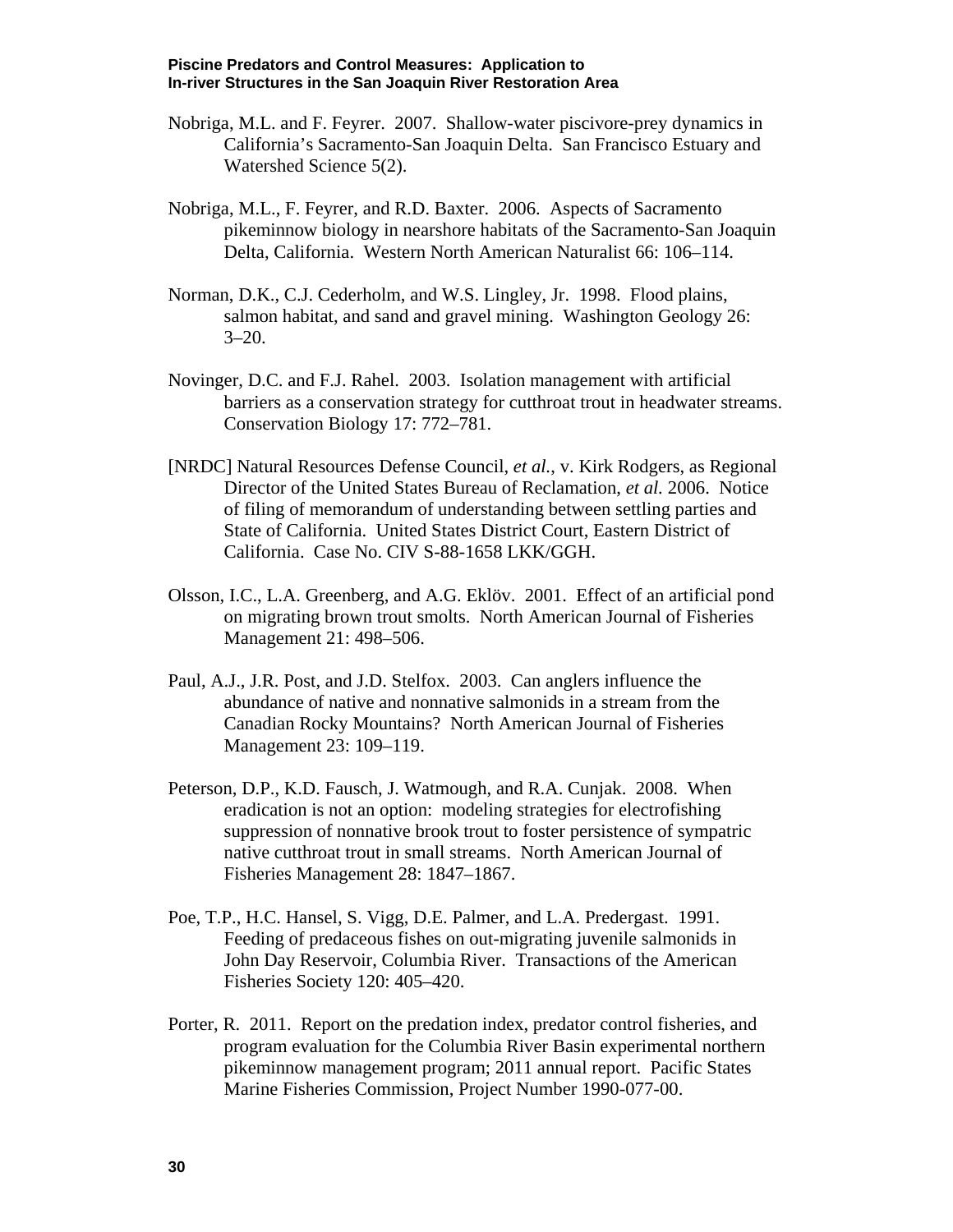- Portz, D.P., N. Ponferrada, E. Best, and C. Hueth. 2012. Central Valley steelhead monitoring plan for the San Joaquin River Restoration Area. San Joaquin River Restoration Program. National Marine Fisheries Service Permit 16608 Report.
- Raymond, H.L. 1979. Effects of dams and impoundments on migrations of juvenile Chinook salmon and steelhead from the Snake River, 1966 to 1975. Transactions of the American Fisheries Society 108: 505–529.
- Reimers, R. 1955. Conditions of existence, growth, and longevity of brook trout in a small, high-altitude lake of the eastern Sierra Nevada. California Fish and Game, Vol. 44, No. 4.
- Reynolds, F.L., T.J. Mills, R. Benthin , and A. Low. 1993. Restoring Central Valley: A plan for action. California Department of Fish and Game.
- Rieman, B.E., R.C. Beamesderfer, S. Vigg, and T.P. Poe. 1991. Estimated loss of juvenile salmonids to predation by northern squawfish, walleyes, and smallmouth bass in John Day Reservoir, Columbia River. Transactions of the American Fisheries Society 120: 448–458.
- Rowe, D.K. 2001. Rotenone-based approaches to pest fish control in New Zealand. Managing Invasive Freshwater Fish in New Zealand. Proceedings of a workshop hosted by the Department of Conservation, pp. 131–142.
- Shepard, B.B., R. Spoon, and L. Nelson. 2002. A native westslope cutthroat trout population responds positively after brook trout removal and habitat restoration. Intermountain Journal of Sciences 8: 193–214.
- Sorensen, P.W. and N.E. Stacey. 2004. Brief review of fish pheromones and discussion of their possible uses in the control of non-indigenous teleost fishes. New Zealand Journal of Marine and Freshwater Research 38: 399– 417.
- [SJRRP 2013] San Joaquin River Restoration Program. *In draft*. 2013 Inventory and Monitoring: San Joaquin River Restoration Area, *in draft*. San Joaquin River Restoration Program, Bureau of Reclamation, Sacramento, CA.
- Snyder, J.O. 1940. The trouts of California. California State Print. Office.
- [Stillwater] Stillwater Sciences and McBain & Trush, Inc. 2006. Lower Tuolumne river predation assessment. Final report to the Tuolumne River Technical Advisory Committee. Stillwater Sciences, Berkely, CA. McBain & Trush, Inc., Arcata, CA.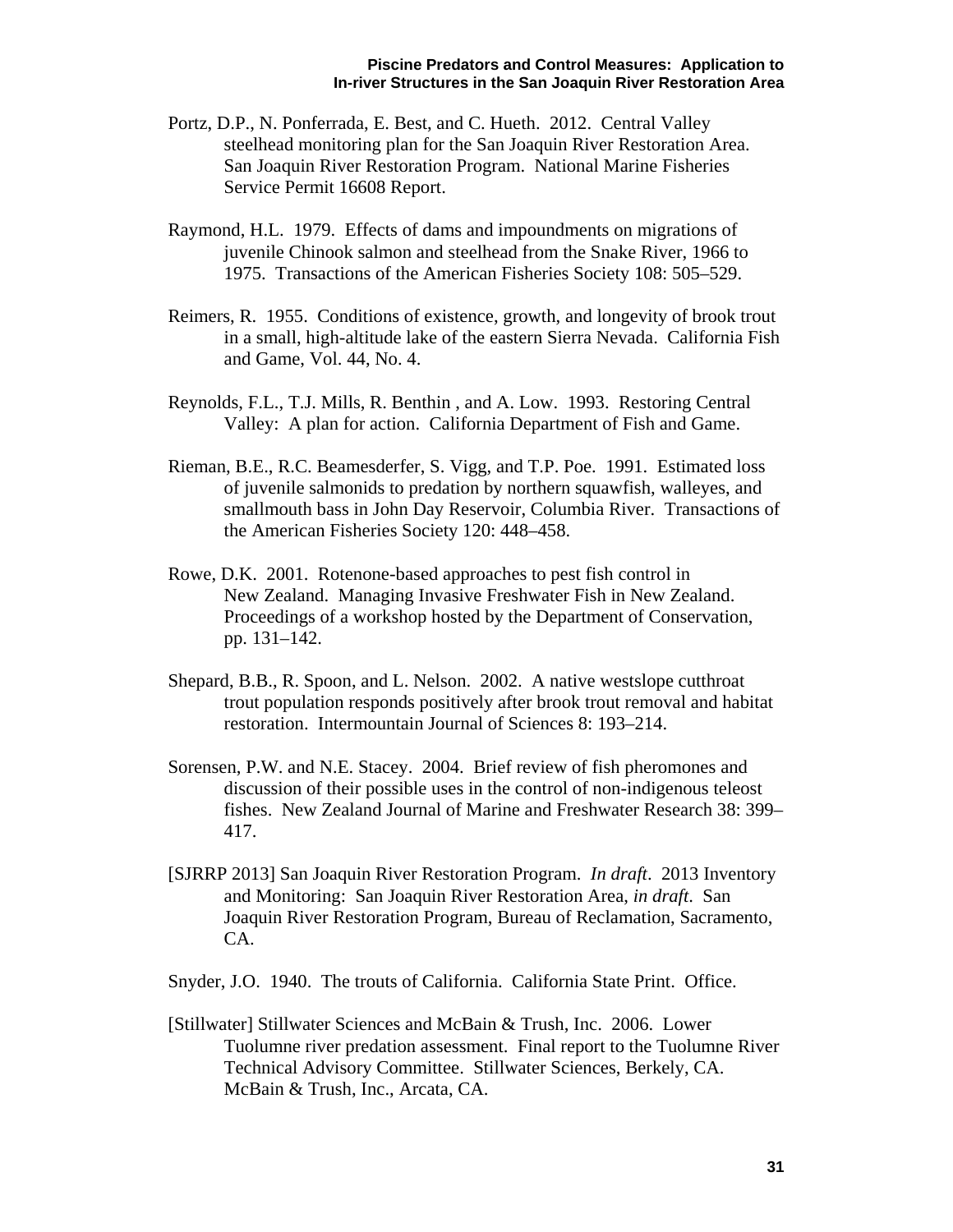- Svoboda, C. and M. Horn. 2013. Laboratory design and testing of an electrical crowder for predation reduction at the Tracy Fish Collection Facility. Bureau of Reclamation, Tracy Series, Vol. 48.
- Tabor, R.A., G.S. Brown, and V.T. Luiting. 2004a. The effect of light intensity on sockeye salmon fry migratory behavior and predation by cottids in the Cedar River, Washington. North American Journal of Fisheries Management 24: 128–145.
- Tabor, R.A., M.T. Celedonia, F. Mejia, R.M. Piaskowski, D.L. Low, B. Footen, and L. Park. 2004b. Predation of juvenile Chinook salmon by predatory fishes in three areas of the Lake Washington Basin.
- Tabor, R.A., B.A. Footen, K.L. Fresh, M.T. Celedonia, F. Mejia, D.L. Low, and L. Park. 2007. Smallmouth bass and largemouth bass predation on juvenile Chinook salmon and other salmonids in the Lake Washington Basin. North American Journal of Fisheries Management 27: 1174–1188.
- Tanner, C.M., F. Kamel, G.W. Ross, J.A. Hoppin, S.M. Goldman, M. Korell, C. Marras, G.S. Bhudhikanok, M. Kasten, A.R. Chade, and others. 2011. Rotenone, Paraquat, and Parkinson's Disease. Environmental Health Perspective 119: 866–872.
- [TID and MID] District, Turlock Irrigation, and Modesto Irrigation District. 2005. Ten year summary report pursuant to paragraph (G) of the 1996 FERC Order issued July 31, 1996. Report to Federal Energy Regulatory Commission for FERC Project 2299-024.
- Tucker, M.E., C.M. Williams, and R.R. Johnson. 1998. Abundance, food habits and life history aspects of Sacramento squawfish and striped bass at the Red Bluff Diversion Complex, including the Research Pumping Plant, Sacramento River, California, 1994-1996. Red Bluff Research Pumping Plant Report Series, Volume 4. US Fish and Wildlife Service, Red Bluff, California.
- Tyus, H.M. and J.F. Saunders III. 2000. Nonnative fish control and endangered fish recovery: Lessons from the Colorado River. Fisheries 25: 17–24.
- Vigg, S., T.P. Poe, L.A. Predergast, and H.C. Hansel. 1991. Rates of consumption of juvenile salmonids and alternative prey fish by northern squawfish, walleyes, smallmouth bass, and channel catfish in John Day Reservoir, Columbia River. Transactions of the American Fisheries Society 120: 421–438.